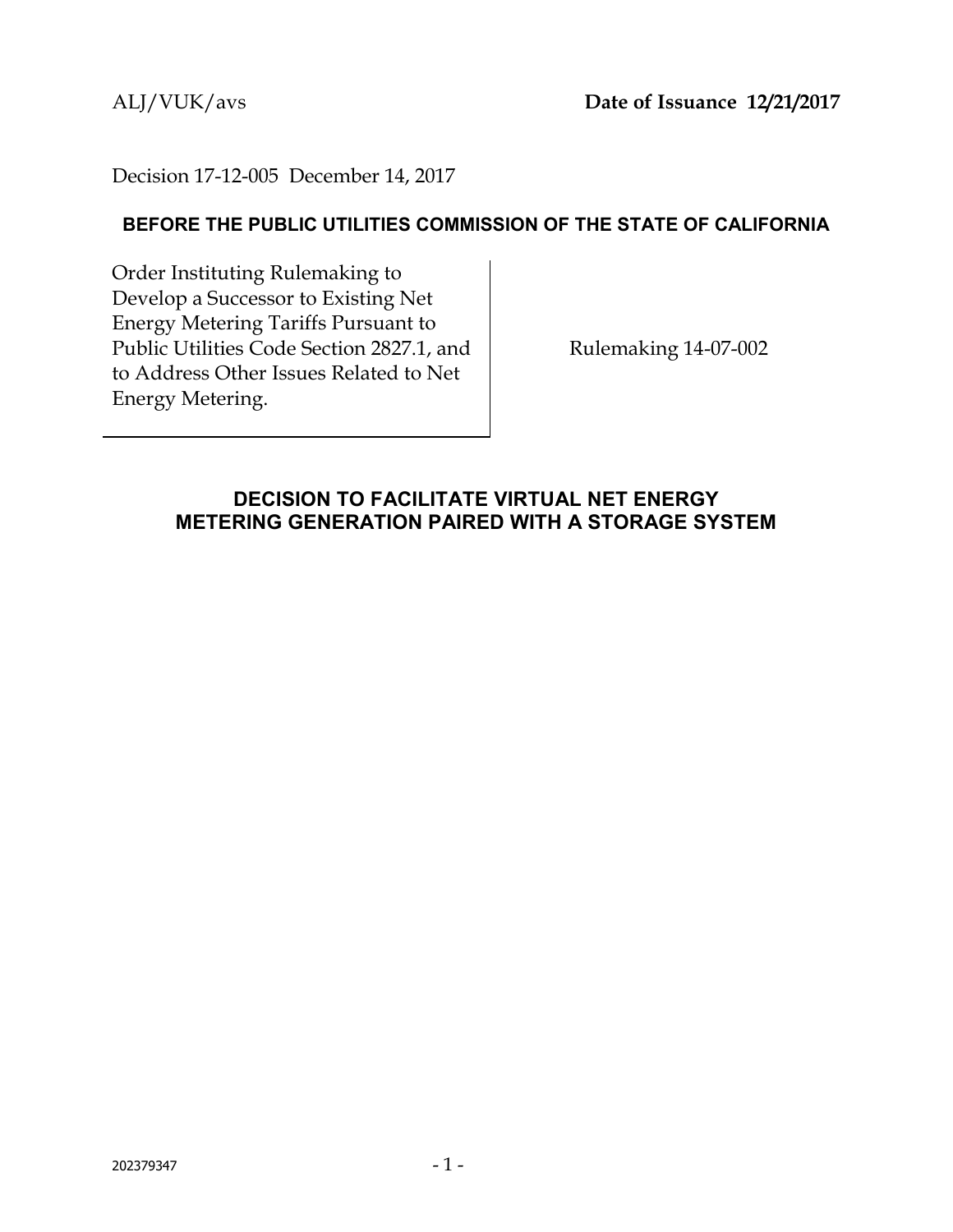# **TABLE OF CONTENTS**

| DECISION TO FACILITATE VIRTUAL NET ENERGY METERING                 |  |
|--------------------------------------------------------------------|--|
|                                                                    |  |
|                                                                    |  |
|                                                                    |  |
|                                                                    |  |
|                                                                    |  |
| 2.1.1. Alternative #1 - Enable Location of VNEM-Eligible Generator |  |
| and Storage Device Behind the Same Output Meter  5                 |  |
| 2.1.1.1. Proposed Modifications to Alternative #1 to Address       |  |
|                                                                    |  |
| 2.1.2. Alternative #2 - Limit Distance of VNEM-Eligible Generator  |  |
|                                                                    |  |
|                                                                    |  |
|                                                                    |  |
|                                                                    |  |
| 2.2.2. Current Commission Policy Not Allowing Any                  |  |
| Other Load Behind the Meter of the VNEM Generator  13              |  |
| 2.2.3. Virtual Offsetting of Demand Charges Through                |  |
| VNEM-Paired Energy Storage, and Related Issues 14                  |  |
| 2.2.4. Issues Unrelated to Facilitating Paired Storage             |  |
| for Virtual Net Energy Metering Customers 17                       |  |
| 2.2.4.1. Metering Requirements for NEM-paired                      |  |
|                                                                    |  |
| 2.2.4.2. Affording NEM-Paired Storage Credit Eligibility           |  |
|                                                                    |  |
|                                                                    |  |
|                                                                    |  |
|                                                                    |  |
|                                                                    |  |
|                                                                    |  |
|                                                                    |  |
|                                                                    |  |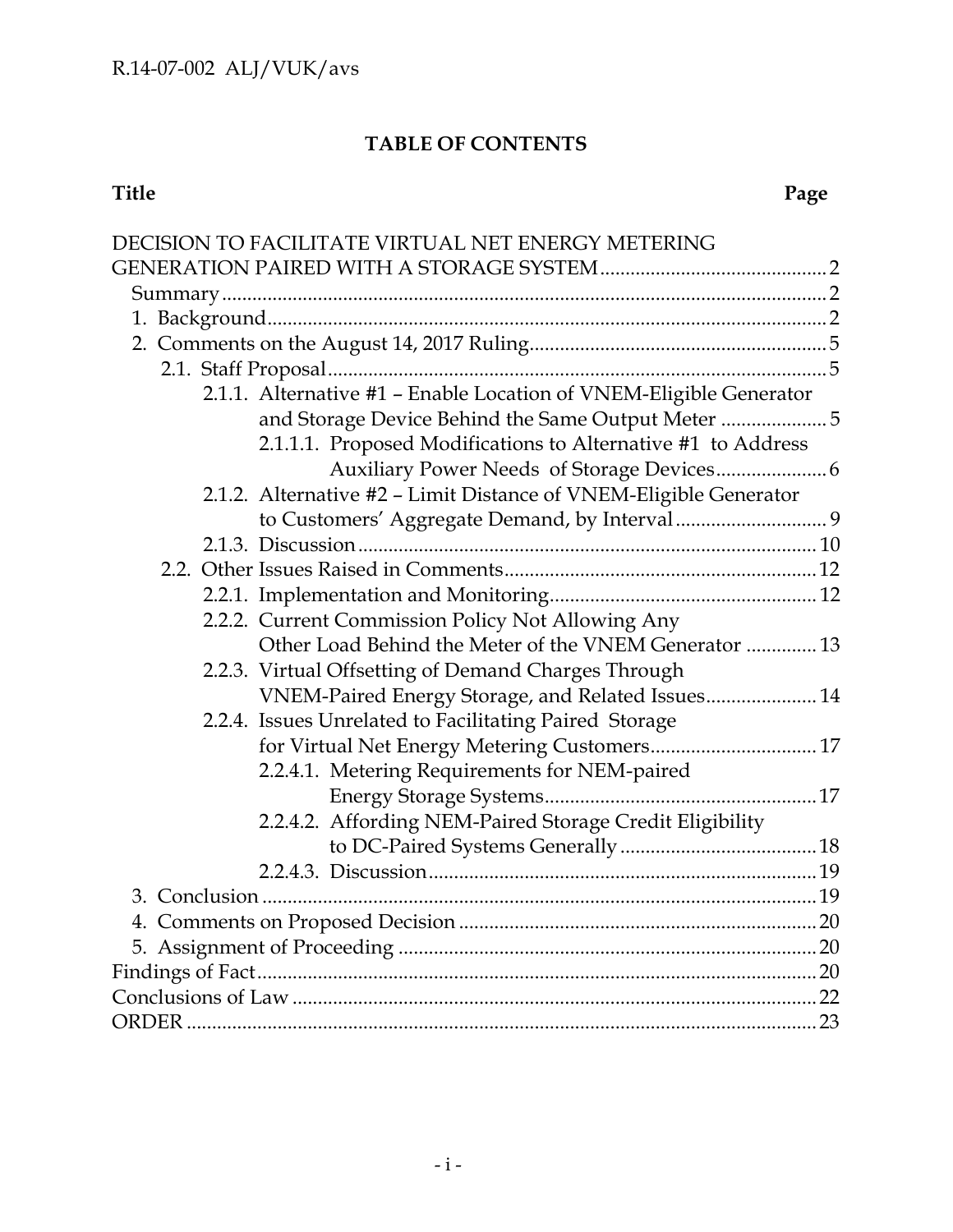## **DECISION TO FACILITATE VIRTUAL NET ENERGY METERING GENERATION PAIRED WITH A STORAGE SYSTEM**

## <span id="page-2-1"></span><span id="page-2-0"></span>**Summary**

This decision adopts modifications to investor owned utilities' virtual net energy metering tariffs, in order to facilitate virtual net energy metering-eligible generation paired with a storage system.

This proceeding remains open.

## <span id="page-2-2"></span>**1. Background**

 $\overline{a}$ 

The interaction of current Commission policies regarding net energy metering (NEM) paired with eligible storage systems, and virtual net energy metering (VNEM), pose an impediment to adoption of eligible storage systems by VNEM customers.<sup>1</sup> Decision (D.) 14-05-033, which authorized paired storage for NEM systems (NEM-PS), established a "no export" rule by prohibiting NEM compensation for exported energy that exceeds the amount produced by a NEM-eligible generator at the time of export; the purpose of this limitation was to ensure "NEM integrity", *i.e.,* that NEM credit only be generated by eligible renewable generation.2 D.08-10-036, which established the VNEM tariff,

 $<sup>1</sup>$  Net energy metering tariffs enable customers to serve their energy needs directly with</sup> onsite generation, and to receive a financial credit on their electric bills for any surplus energy fed back to their utility. Virtual net energy metering tariffs, available to multi-tenant properties, enable an owner of such property to allocate a solar system's benefits to tenants across multiple units. Tariff rules allow the system owner to allocate renewable generation bill credits between common areas and tenants along a single service delivery point or multiple service delivery points. In all other manners, the bill credits function the same as for NEM tariffs.

<sup>2</sup> D.14-05-033 adopted metering requirements for large net energy metering – paired storage systems; these requirements effectively prohibit NEM compensation for exported energy that exceeds the amount produced by the NEM-eligible generator at the time of export. (*See* D.14-05-033, at 19-21; and August 14, 2017 ruling, at 2 – 4.)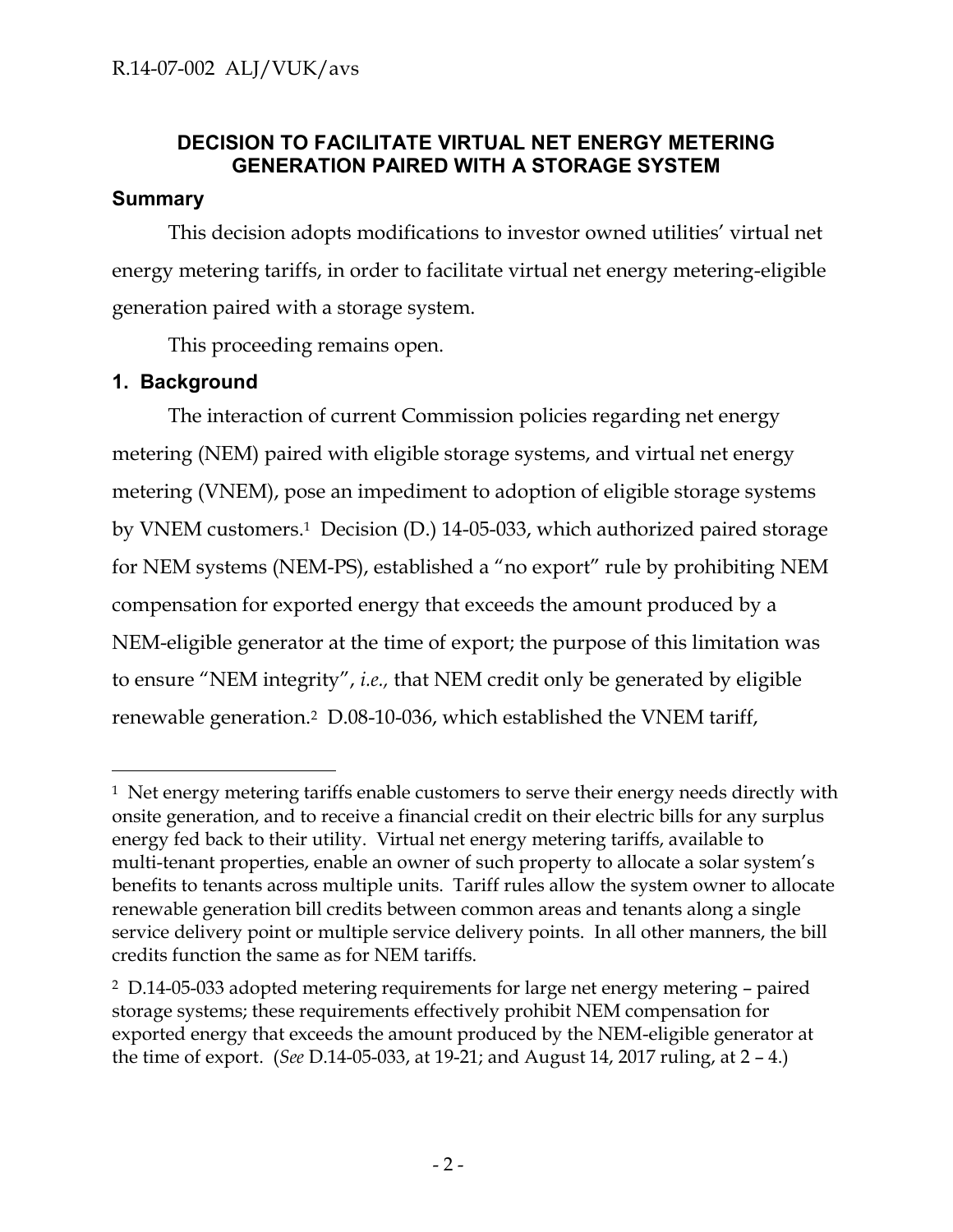effectively established a "no load" rule by specifying that this tariff must allow for the allocation of net energy metering benefits from a single solar system to all meters on an individually metered multifamily affordable housing property; the purpose of this rule was to avoid costly master metering hardware or site-specific infrastructure upgrades.3 D.11-07-031 and D.16-01-044 modified VNEM eligibility to allow any multi-tenant or multi-metered complex to take service under VNEM, either at a single service delivery point or across multiple service delivery points at a single site. The combined effect of the "no export" rule and the "no load" rule is to negate the economic incentive for multi-tenant, multi-metered property owners and managers to pair VNEM systems with energy storage.

On August 14, 2017 the assigned Administrative Law Judge (ALJ) issued a ruling (August 14, 2017 ruling) describing current Commission policy that effectively discourages VNEM customers from installing energy storage systems.4 Specifically, as the August 14, 2017 ruling explains:

Taken together, the NEM-PS "no export" rule and the VNEM "no load" rule seem to preclude VNEM customers from receiving any economic benefit to support the installation of energy storage systems, and as a result, it is unlikely that VNEM customers would...choose to install paired storage.

<sup>3</sup> *See* D.08-10-036, at 31-33.

<sup>4</sup> Rulemaking (R.) 14-07-002 Administrative Law Judge's Ruling Seeking Comment on Use of Energy Storage by Customers on Virtual Net Metering Tariffs, issued August 14, 2017 (August 14, 2017 ruling).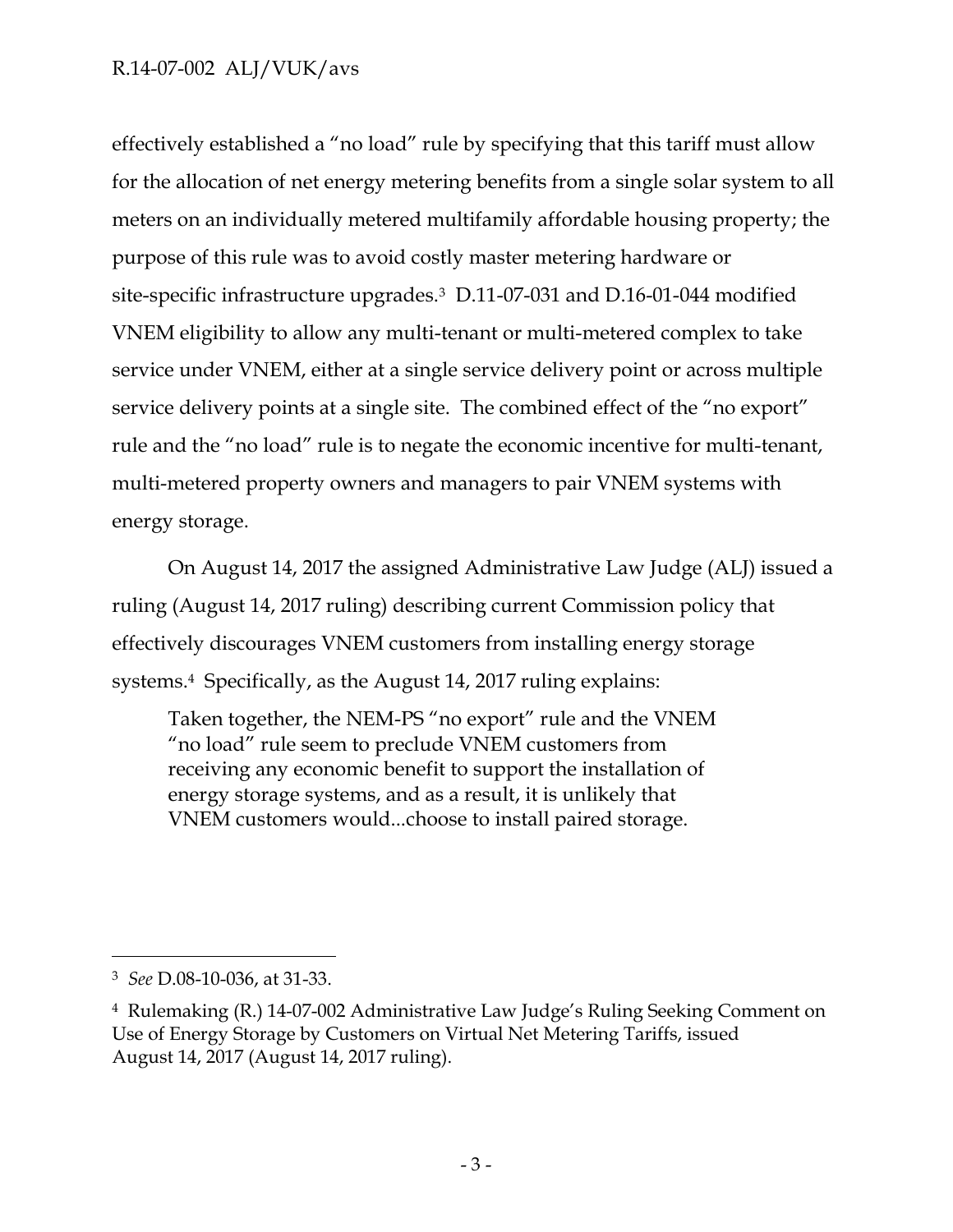$\overline{a}$ 

The August 14, 2017 ruling sought comments on two proposed options for adjusting the VNEM tariffs to address this effective barrier.5 The first option, Alternative #1, would adjust the VNEM tariffs such that both the VNEM generator and the storage device would be located behind the same output meter, which would be required to include a physical non-import relay to prevent grid power from flowing toward the battery. This would ensure that any exports to the grid are produced by the NEM generator, therefore ensuring the integrity of the NEM system. The second option, Alternative #2, would adjust the VNEM tariffs such that storage paired with a VNEM system is limited to discharge up to the aggregate customer demand of all the customers participating in that VNEM arrangement in the applicable interval,<sup>6</sup> with all charging and discharging allocated to benefitting customers in proportion to the VNEM allocation and debited/credited at each customer's full retail rate. This approach mimics the metering requirements for larger paired systems under the standard NEM tariff, and effectively prevents storage systems from generating NEM credits from grid-delivered electricity.

<sup>5</sup> Pacific Gas and Electric Company (PG&E), Southern California Edison Company (SCE), and San Diego Gas & Electric Company (SDG&E) have different VNEM tariffs, respectively, for multifamily affordable housing (NEMVMASH, MASH-VNM, VNM-A); successor tariff for multifamily affordable housing (NEM2VMASH, MASH-VNM-ST, VNM-A-ST); multi-tenant and multi-meter properties (NEMV, NEM-V, NEM-V); and successor tariff for multi-tenant and multi-meter properties (NEM2V, NEM-V-ST, NEM-V-ST).

<sup>6</sup> The applicable interval (*e.g.,* 15-minute or 60-minute) would depend on the customer's otherwise applicable tariff.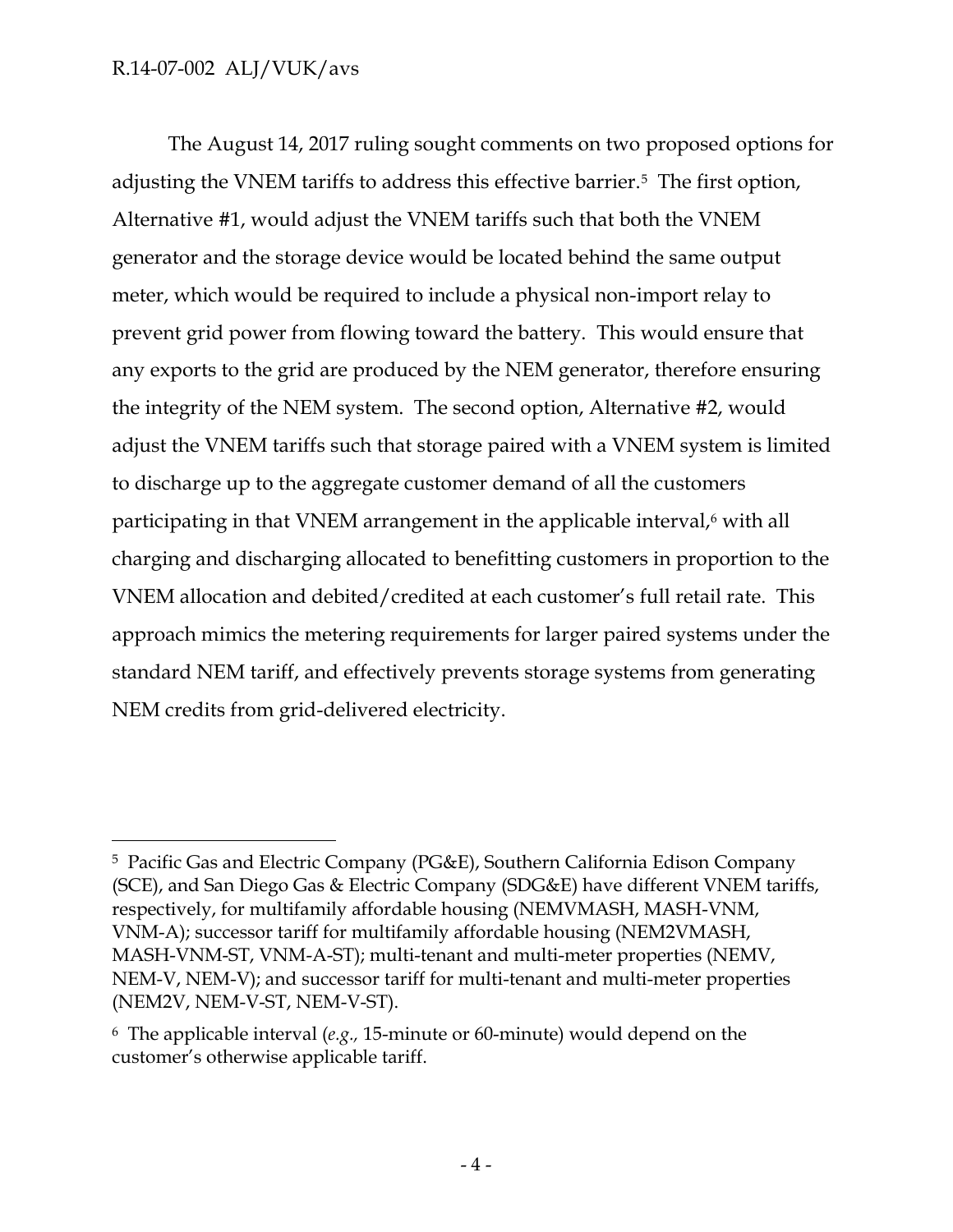## <span id="page-5-0"></span>**2. Comments on the August 14, 2017 Ruling**

On August 30, 2017, the following parties filed opening comments on the August 14, 2017 ruling: California Solar Energy Industries Association (CalSEIA), California Energy Storage Association (CESA), California Housing Partnership Coalition (CHPC), Center for Sustainable Energy (CSE), Everyday Energy, GRID Alternatives, Office of Ratepayer Advocates (ORA), PG&E, Interstate Energy Renewable Council (IREC), SCE, SDG&E, and The Utility Reform Network (TURN). On September 6, 2017, CSE, PG&E, SCE and SDG&E filed reply comments.

We address parties' comments according to the two options that Commission Staff proposed for resolving the current policy barrier for VNEM customers to install energy storage. A number of parties raised additional issues, which we address following our discussion of Staff's proposed options.

## <span id="page-5-2"></span><span id="page-5-1"></span>**2.1. Staff Proposal**

 $\overline{a}$ 

## **2.1.1. Alternative #1 – Enable Location of VNEM-Eligible Generator and Storage Device Behind the Same Output Meter**

Most parties suggest that, between the two alternatives that Staff proposes, Alternative #1 is preferable in that it is generally less costly and simpler to implement, and easier for customers to understand.

CHPC, Everyday Energy and GRID Alternatives encourage the Commission to prioritize Alternative #1 over Alternative #2.<sup>7</sup> A petition for modification of D.16-01-044 filed jointly by CalSEIA, the MASH Coalition and

<sup>7</sup> It should be noted that time of use (TOU) rates are not mandatory for residential customers generally, but only for residential customers on a NEM successor tariff.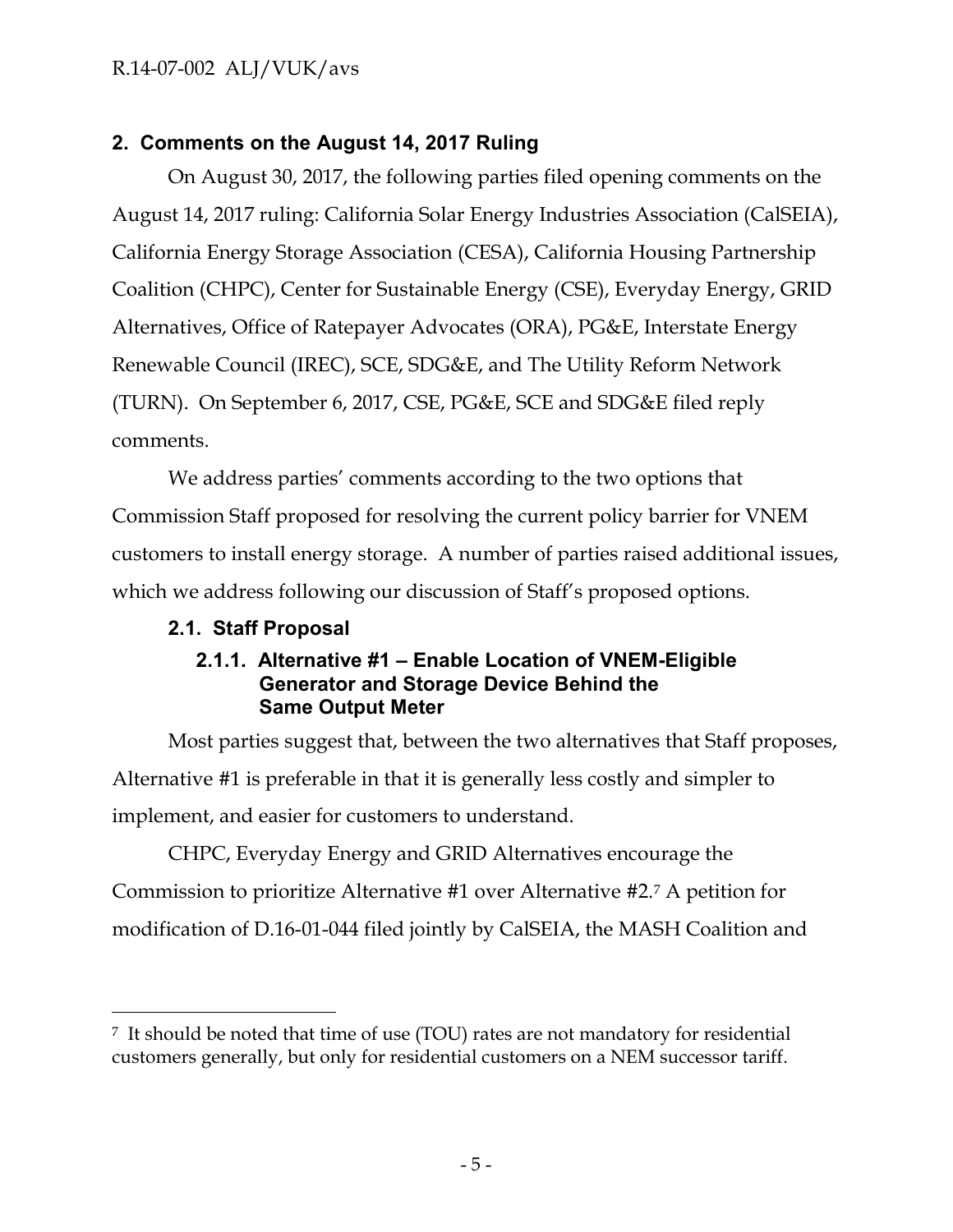Everyday Energy<sup>8</sup> also recommends the Commission prioritize Alternative #1, as it is the least costly and complex option.<sup>9</sup>

CESA disagrees that D.08-10-036 precludes the serving of onsite load by VNEM generators or paired energy storage devices, but nevertheless supports Alternative #1.10 ORA, PG&E, SDG&E and TURN also prefer Alternative #1, asserting generally that Alternative #2 is more complex than necessary to satisfy the Commission's objective of making paired storage economical for VNEM customers.11 PG&E suggests a need to work out some of the details of Alternative #1. Similarly, SDG&E qualifies its support for Alternative #1 on customers providing a disconnect device at their expense, and on the Commission acknowledging the customer costs necessary to implement this option.

## **2.1.1.1. Proposed Modifications to Alternative #1 to Address Auxiliary Power Needs of Storage Devices**

<span id="page-6-0"></span>CalSEIA and SCE support Alternative #1, but propose specific modifications to address situations during which storage systems need grid power to remain energized.

<sup>8</sup> Everyday Energy opening comments, at 4.

<sup>9</sup> GRID Alternatives opening comments, at 5.

<sup>10</sup> CESA opening comments, at 4.

<sup>11</sup> ORA opening comments, at 1-2; PG&E opening comments, at 3-4; SDG&E opening comments, at 1-2; and TURN opening comments, at 3.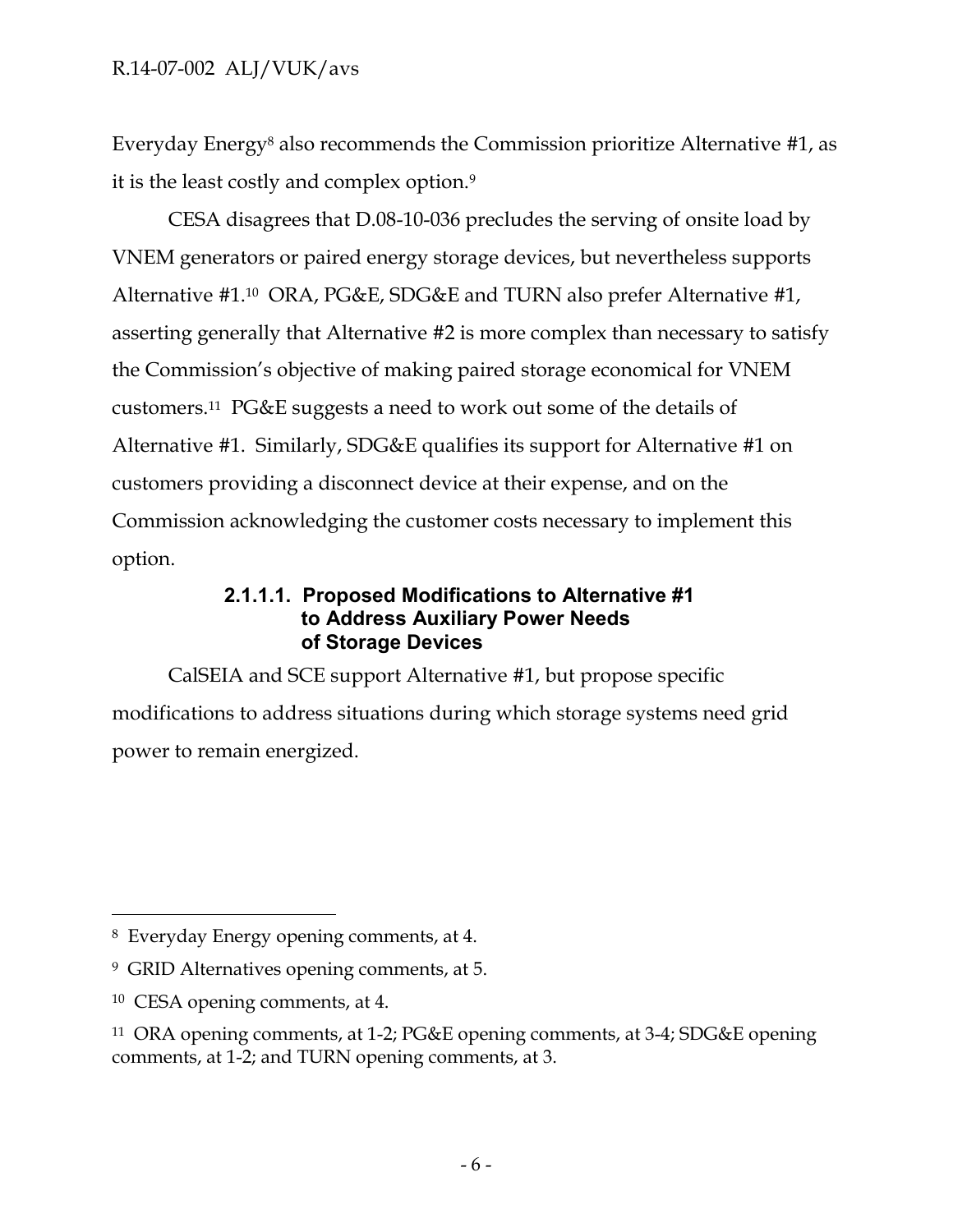## **2.1.1.1.1. CalSEIA Proposal**

CalSEIA states that its petition for modification of D.14-05-033, to allow direct current (DC)-coupled solar plus storage systems, "seeks to resolve the very same issue regarding VNEM" as the August 14, 2017 ruling proposes to address.12 The CalSEIA petition for modification of D.14-05-033 also seeks relief on a number of other issues not related to the August 14, 2017 ruling, so we reserve our formal disposition of their petition for another time. CalSEIA equates Alternative #1 with the "Solar Only Charging" configuration proposed in its petition, "[a]s long as the Commission understands that such a relay could be a stand-alone device or an equivalent function internal to the inverter or another device."13 The importance of this distinction, CalSEIA asserts, is that a "relay that prevents power from ever flowing from the grid to the paired system is probably unworkable, because a storage system always needs power for auxiliary loads and there would be times when it is not available from the solar system or the battery itself."<sup>14</sup>

<sup>12</sup> R.14-07-002 Petition of the California Solar Energy Industries Association for Modification of Decision 14-05-033 to Allow DC-Coupled Solar Plus Storage Systems, filed September 1, 2017.

<sup>13</sup> R.14-07-002 Comments of the California Solar Energy Industries Association on Administrative Law Judge's Ruling Seeking Comment on Use of Energy Storage by Customers on Virtual Net Metering Tariffs, filed August 30, 2017 (CalSEIA opening comments), at 2-3.

<sup>14</sup> CalSEIA opening comments, at 3.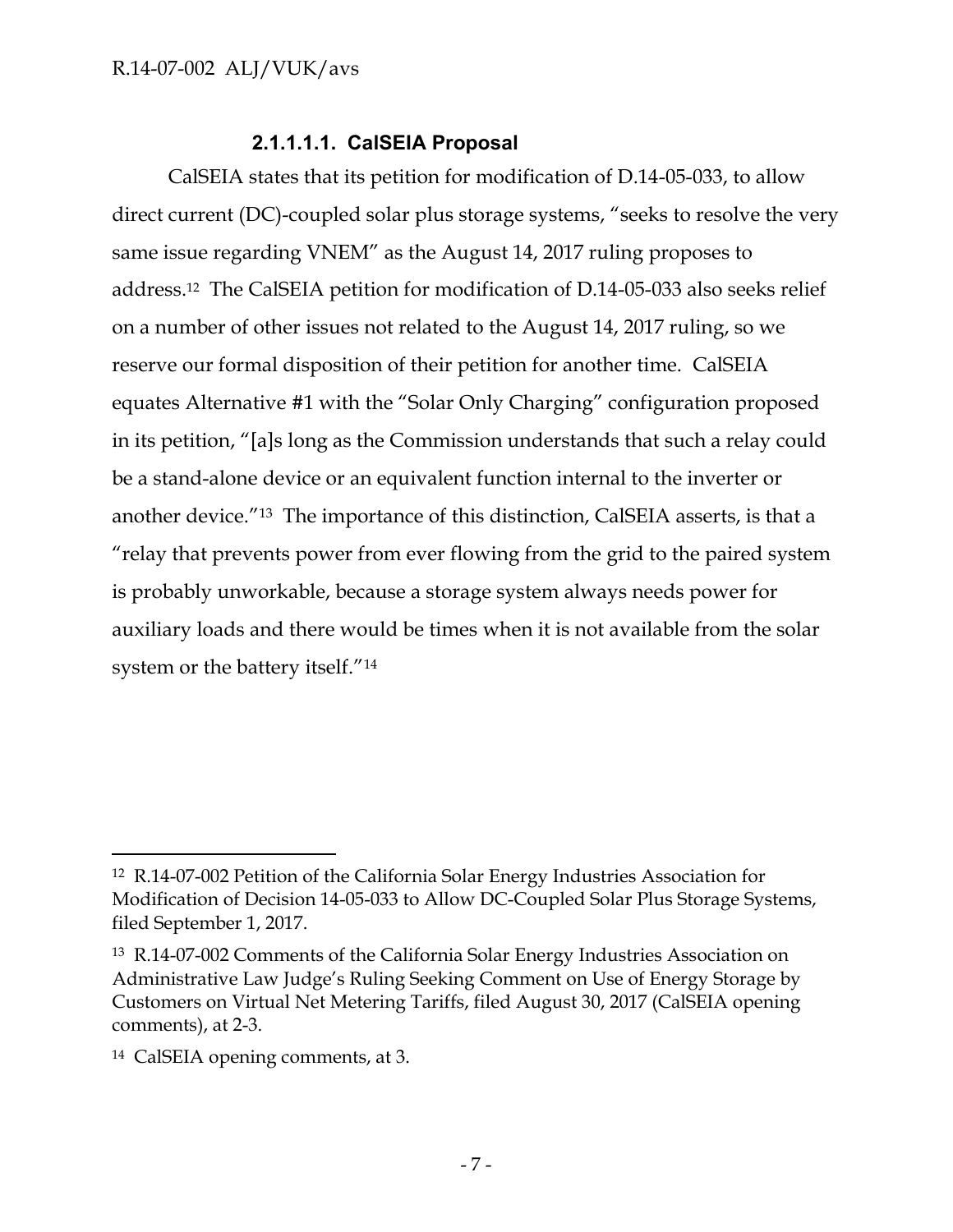CalSEIA offers a specific, voltage-controlled configuration to ensure solaronly charging, but also recommends the Commission "be agnostic as to the specific configuration as long as it can be verified that power is never imported from the grid to charge a storage device."15 For validation purposes, CalSEIA offers three compliance options – a firmware solution, a password-protected installation setting, and a data solution – and recommends the data option more immediately since product design and certification can take two years.

CSE supports CalSEIA's proposed modification, and "urges the Commission to take CALSEIA's advice to 'be agnostic as to the specific configuration.'"16 The electric investor owned utilities, while open to further consideration, express a need for more information and scrutiny to understand CalSEIA's proposal.<sup>17</sup>

## **2.1.1.1.2. SCE Proposal**

Like CalSEIA, SCE acknowledges the need for storage devices to consume a minimal amount of grid energy in order for their control systems to function, and recommends the Commission allow customers to consume up to the minimal amount of grid energy necessary, which SCE states will mimic the physical non-import concept included in Alternative #1. SCE states it would inform customers of this threshold amount before issuing permission to operate, and customers whose systems consume more than that threshold amount in any single billing interval would forfeit their NEM credits for that billing cycle.

<sup>15</sup> CalSEIA comments, at 5.

<sup>16</sup> CSE reply comments, at 2.

<sup>17</sup> SDG&E reply comments, at 8; SCE reply comments, at 3; and PG&E reply comments, at 4.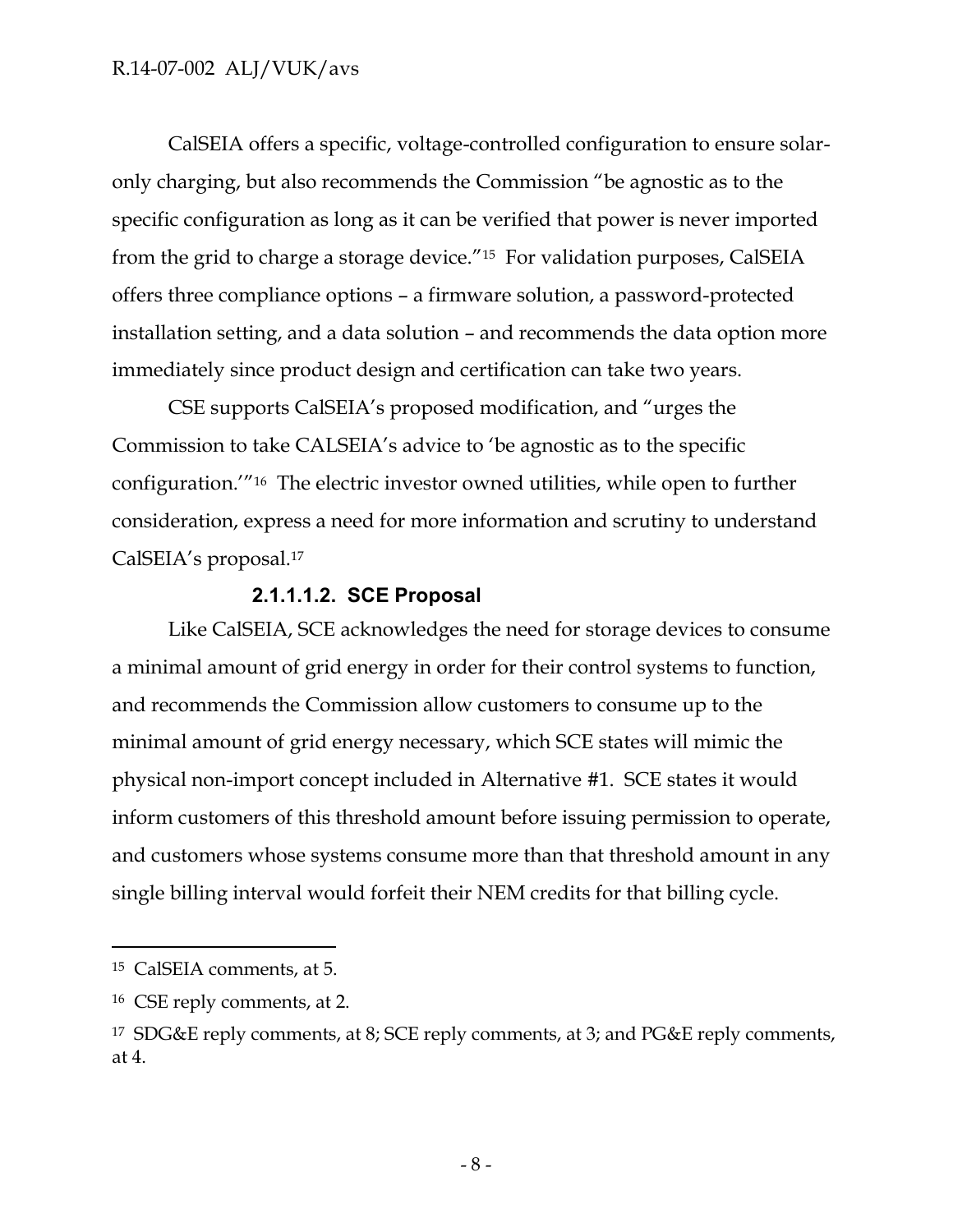CSE supports SCE's proposal, but requests clarification of whether the VNEM-paired storage system that consumes more than the minimal amount needed to stay energized in any single billing interval forfeits NEM credits during that bill interval, or for the entire billing cycle.18 SDG&E does not support SCE's proposed modification, stating it would cost "in excess of \$1million [*sic*] because it would complicate billing and require updates to all systems related to billing and customer-facing activities."19 PG&E is similarly concerned with the billing system needs and urges the Commission to allow for further vetting of SCE's proposal before determining whether to adopt it.

## **2.1.2. Alternative #2 – Limit Discharge of VNEM-Eligible Generator to Customers' Aggregate Demand, by Interval**

<span id="page-9-0"></span>Although most parties state or otherwise indicate that Alternative #1 is simpler to implement, several parties suggest Alternative #2 may be preferable in certain situations.

CalSEIA, CHPC, Everyday Energy, IREC and GRID Alternatives suggest that Alternative #2 may be conducive to certain VNEM scenarios, particularly where peak loads require less than a full energy storage discharge could find this option viable, and therefore supports its adoption.<sup>20</sup>

CESA, ORA, the electric investor owned utilities, and TURN generally do not support Alternative #2 since it would create significant billing and implementation challenges, given the need to monitor and credit generation and

<sup>18</sup> CSE reply comments, at 3.

<sup>19</sup> SDG&E reply comments, at 2.

<sup>20</sup> CalSEIA opening comments, at 8; CHPC opening comments, at 3; Everyday Energy opening comments, at 5; IREC opening comments, at 3; and GRID Alternatives, at 4.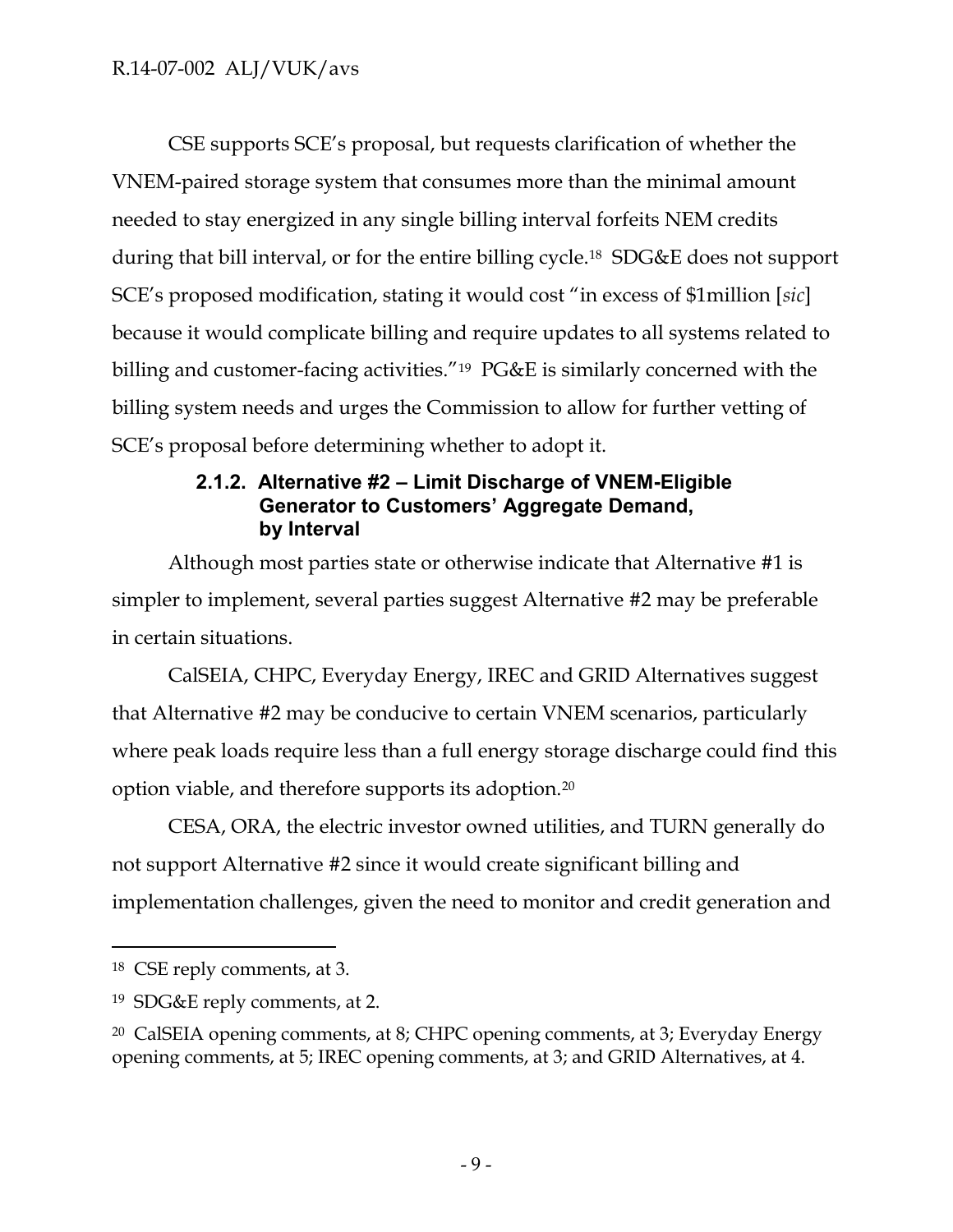storage use at each interval, and may not preclude paired energy storage systems from charging from the grid.21 PG&E and TURN suggest further that Alternative #2 creates various gaming opportunities, and SDG&E asserts Alternative #2 "would transfer the cost of grid-delivered energy to the benefitting accounts in the VNEM arrangements, in addition to generation credits," and as a result "benefitting customers lose their ability to manage their own usage relative to TOU periods and total kWh."<sup>22</sup>

CHPC and CSE, GRID Alternatives and IREC assert that VNEM customers should be able to select from multiple options to find the most economical solution, and not be limited to a single option. Related to this, CHPC and CSE assert that any solutions the Commission adopts should work for many types of NEM and VNEM configurations for multi-family affordable housing properties.<sup>23</sup>

Most other parties do not address whether to enable options beyond Alternative #1 since they either oppose Alternative #2 and/or favor Alternative #1 over Alternative #2. SCE and SDG&E assert the Commission should only authorize one option for resolving the "no load"/"no export" conflict for VNEM customers.

## **2.1.3. Discussion**

<span id="page-10-0"></span>Most parties agree that Alternative #1 is the preferred option between Staff's proposed alternatives. We agree that Alternative #1, relative to

<sup>21</sup> CESA opening comments, at 6; ORA opening comments, at 2; PG&E opening comments, at 4-5; SDG&E opening comments, at 3; TURN opening comments, at 3.

<sup>22</sup> SDG&E opening comments, at 3.

<sup>23</sup> CSE comments, at 2. CSE also requests, specifically, that hardware and meter approaches allow for DC-paired storage systems, which existing metering requirements currently preclude.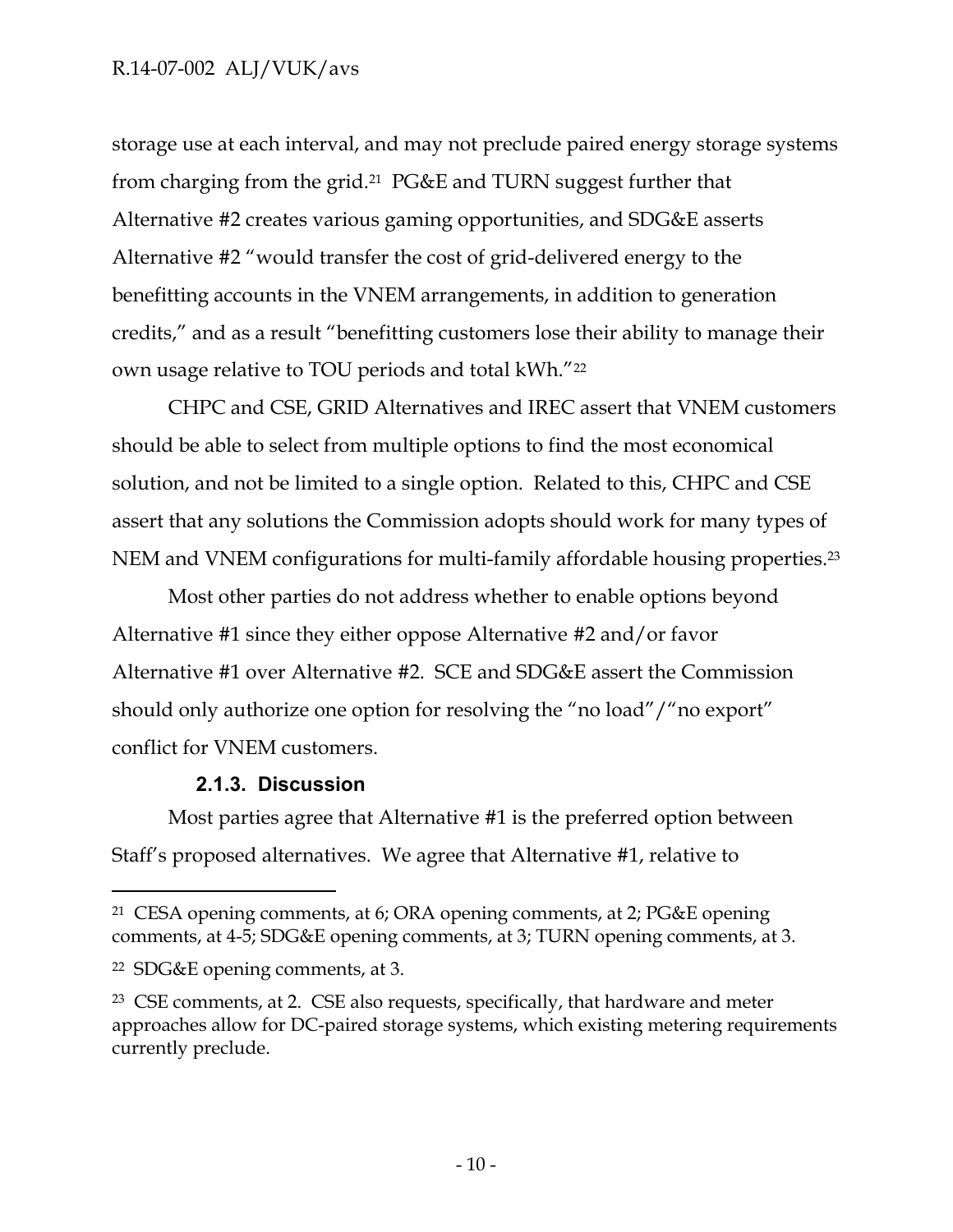Alternative #2, is simpler to implement, easier for customers and vendors/installers to understand, and more aligned with the original intent of NEM policy, which is to provide compensation for renewable distributed energy.

CalSEIA and SCE describe, and other parties confirm, the need for paired energy storage systems to draw energy from the grid during times when electricity from the VNEM generator and storage system are insufficient to maintain the storage system's control system. We should allow for a minimal amount of charging from the grid in order to maintain paired storage systems' operational viability. Most parties that respond to CalSEIA's and SCE's proposed options, to allow paired storage systems to draw energy from the grid under Alternative #1, express a need for further vetting and clarification of both proposals. With the understanding that we should allow paired storage systems to draw energy from the grid, and that parties desire an opportunity to explore the proposals put forth to address this, we will direct Staff to hold a public workshop during which CalSEIA and SCE may present in detail how the utilities and vendors/installers would implement their respective proposals. In general this workshop should focus on identifying a means to implement Alternative #1 with minimal complexity and cost (for all stakeholders). Apart from that general guidance and one further direction in response to TURN's comments (Section 2.2.1), Staff should otherwise have discretion to define the scope of this workshop, including whether to discuss and/or allow other stakeholders to present additional options and associated issues.

In response to comments on the proposed decision, we clarify that Alternative #1 may employ a device that is functionally equivalent to a physical non-import relay, subject to any third-party certification or other standard(s) that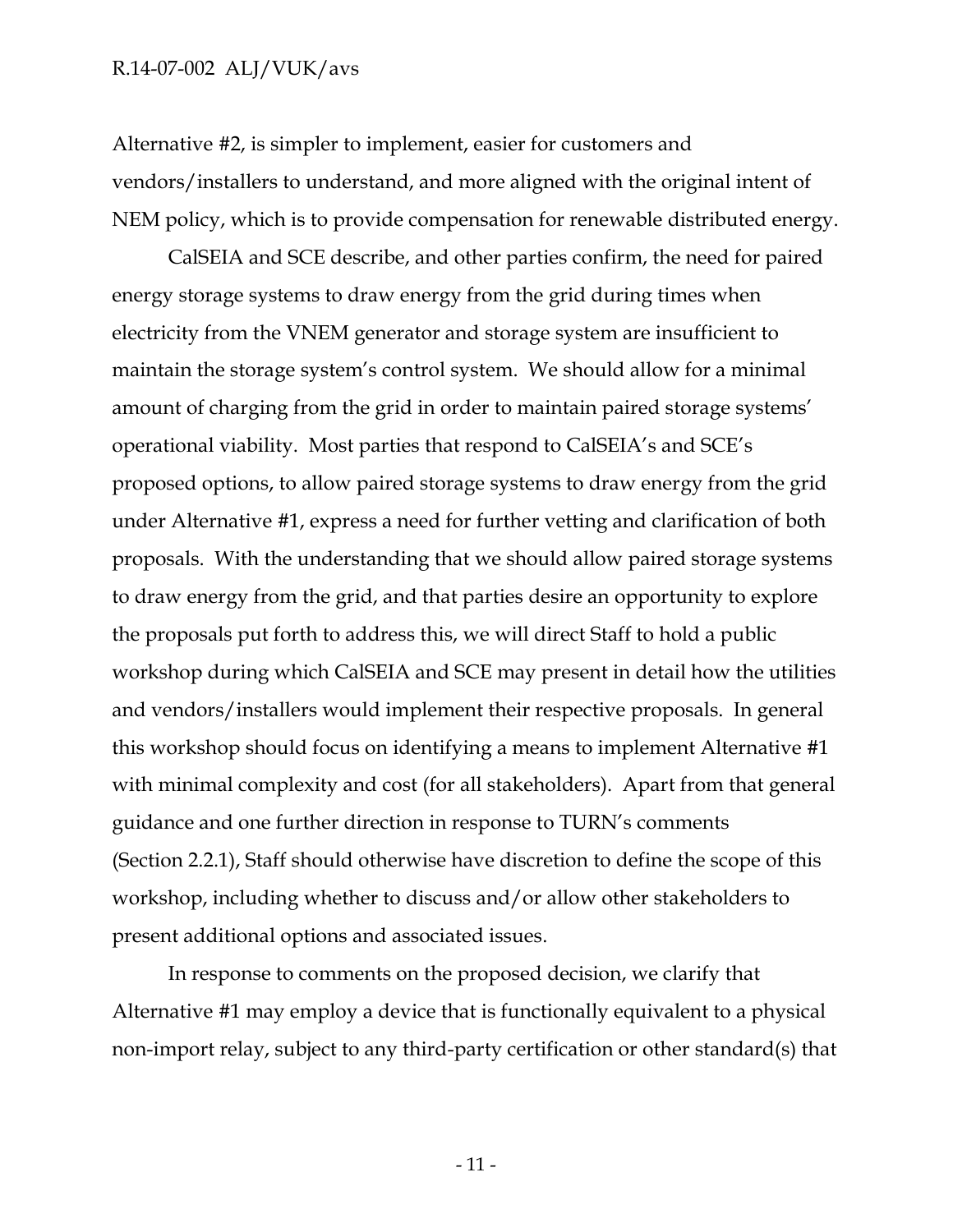Commission Staff deems appropriate; Commission Staff should address this issue as part of the aforementioned workshop.

With respect to allowing customer choice between both alternatives, our general preference is to enable customers to choose a configuration that best fits their circumstances. We must balance this preference, however, with ensuring the utilities' costs for such accommodation are not excessive or unreasonably high. Parties raised substantial concerns and questions regarding Alternative #2, including the potential complexity and costs of implementation, such that we find it reasonable to suspend further consideration of Alternative #2 unless and until parties can more fully articulate and evaluate its merits. Our immediate interest is in identifying a viable solution for the majority of configurations that currently exist. If and as the variation in VNEM configurations increases, we encourage all parties to consider viable alternatives and bring forth those proposals for consideration.

#### <span id="page-12-0"></span>**2.2. Other Issues Raised in Comments**

#### **2.2.1. Implementation and Monitoring**

<span id="page-12-1"></span>TURN expresses concern about unintended consequences of allowing a VNEM system to draw energy from the grid, and recommends the Commission provide for data collection to examine production output, uses of storage, and any utility expenditures incurred to integrate storage, regardless of which option the Commission adopts. In the event that the Commission subsequently modifies initial rules, based on such data, TURN further recommends the Commission reserve the right to modify the tariff with no grandfathering for current subscribers.<sup>24</sup>

<sup>24</sup> TURN opening comments, at 3.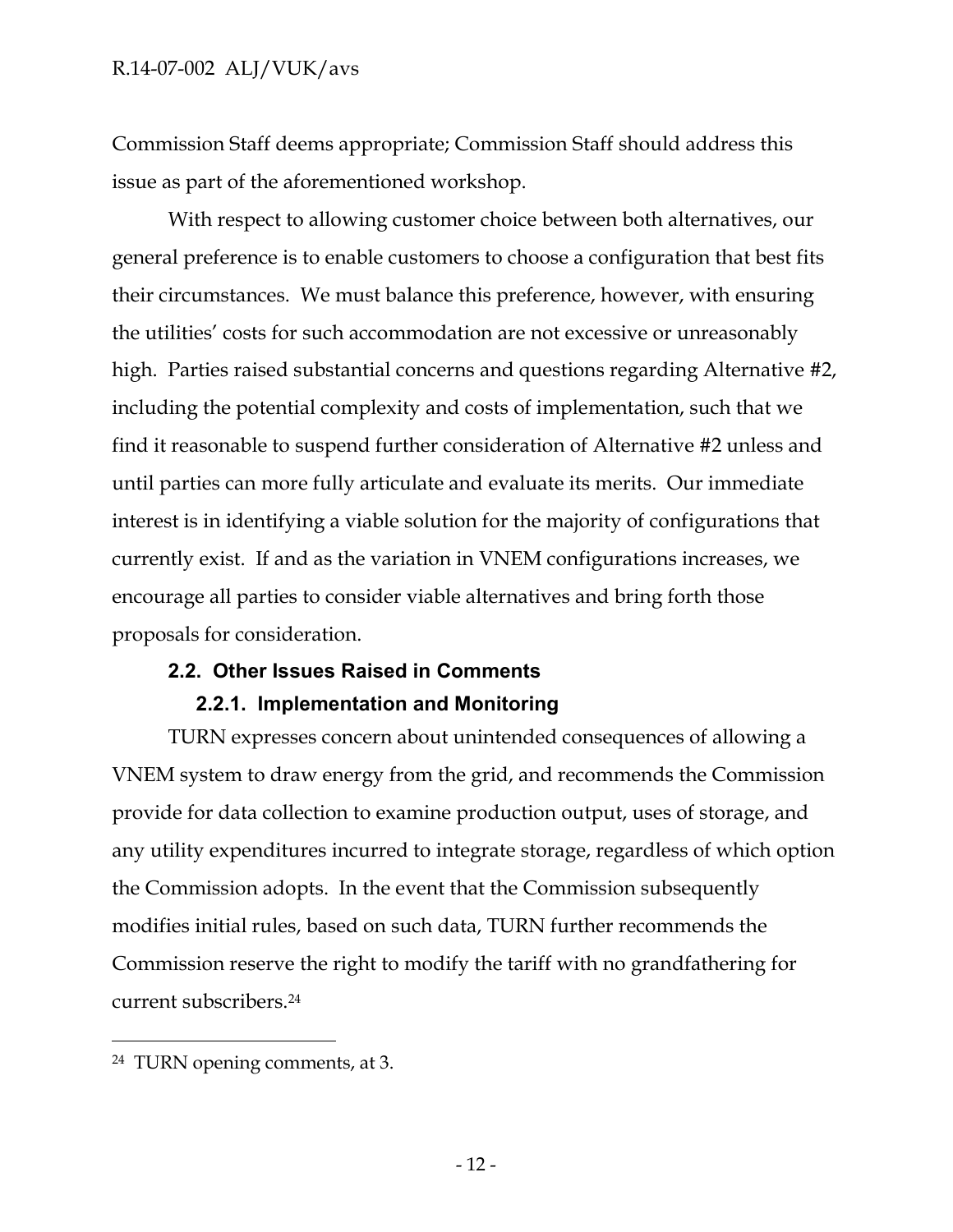No parties addressed TURN's recommendation in their reply comments.

Although by their nature unintended consequences are difficult if not impossible to anticipate, we should endeavor to identify potential risks of any implementation plan, and consider ways to address such risks. As part of the workshop that we will direct Staff to organize regarding implementation of Alternative #1, Staff should ask workshop participants to identify potential risks posed by Alternative #1 and potential ways to address those risks, including TURN's recommendation for data collection and monitoring.

## **2.2.2. Current Commission Policy Not Allowing Any Other Load Behind the Meter of the VNEM Generator**

<span id="page-13-0"></span>CESA advocates for additional loads (*e.g.,* common area or tenant loads) to be added behind the output meter of the VNEM generator, "as long as metering options or some other solution is put in place to ensure NEM credits are only given to stored energy from the VNEM generator."25 Related to this, CESA also recommends the Commission consider the long-term desirability of prohibiting grid charging of VNEM-paired storage systems, noting "[t]here may be instances where grid charging is needed to provide emergency backup to the multi-family and multi-tenant buildings during significant grid outages, and/or to allow vendors to better guarantee their services and customer savings by having a backup 'fuel source' from the grid."<sup>26</sup>

<sup>25</sup> CESA opening comments, at 4.

<sup>26</sup> CESA opening comments, at 5.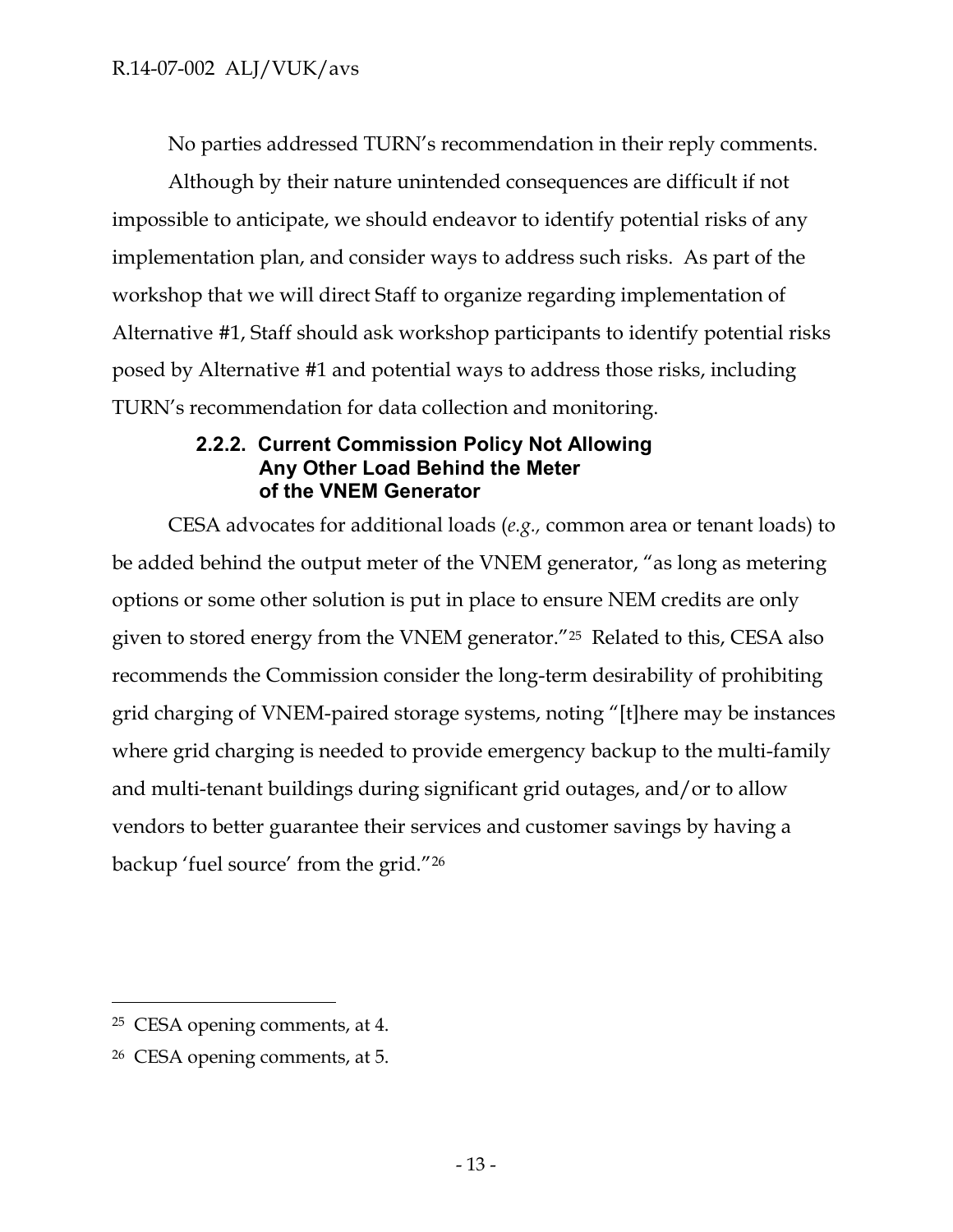PG&E, SCE and SDG&E oppose CESA's recommendation to allow additional loads behind the output meter of the VNEM generator. PG&E disagrees with CESA's stated premise for its recommendation, which is that the policy it seeks to change is the primary regulatory barrier to pairing storage with renewable generators in VNEM tariffs. By facilitating adoption of energy storage by VNEM customers, PG&E asserts we need not consider CESA's proposal. SCE surmises the building owner or operator would install the VNEM system on a common area meter, which goes against the overriding intent of VNEM policy, *i.e.,* to benefit multi-family and multi-tenant residential customers (as opposed to building owners or managers). SCE also states that implementing this recommendation would require billing system and other operational changes, for which SCE would incur additional costs. SDG&E asserts that allowing VNEM to serve onsite load would prevent the baselining required for VNEM purposes using the generation meter.

The net benefits of adopting CESA's recommendation remain unclear at this time, and we are not convinced CESA has demonstrated the "no-load" policy is a critical barrier to VNEM customers' adoption of energy storage. Therefore we will not entertain CESA's recommendations at this time. Should CESA or any party wish to demonstrate whether, how and to what extent the "no-load" policy is a barrier to VNEM customers' adoption of energy storage, we may then consider CESA's comments on this issue

## **2.2.3. Virtual Offsetting of Demand Charges Through VNEM-Paired Energy Storage, and Related Issues**

<span id="page-14-0"></span>CHPC and CSE advocate for the Commission to allow all VNEM and VNEM-paired storage projects to reduce their demand charges, as is currently allowed for VNEM tariffs in which eligible properties are served at the same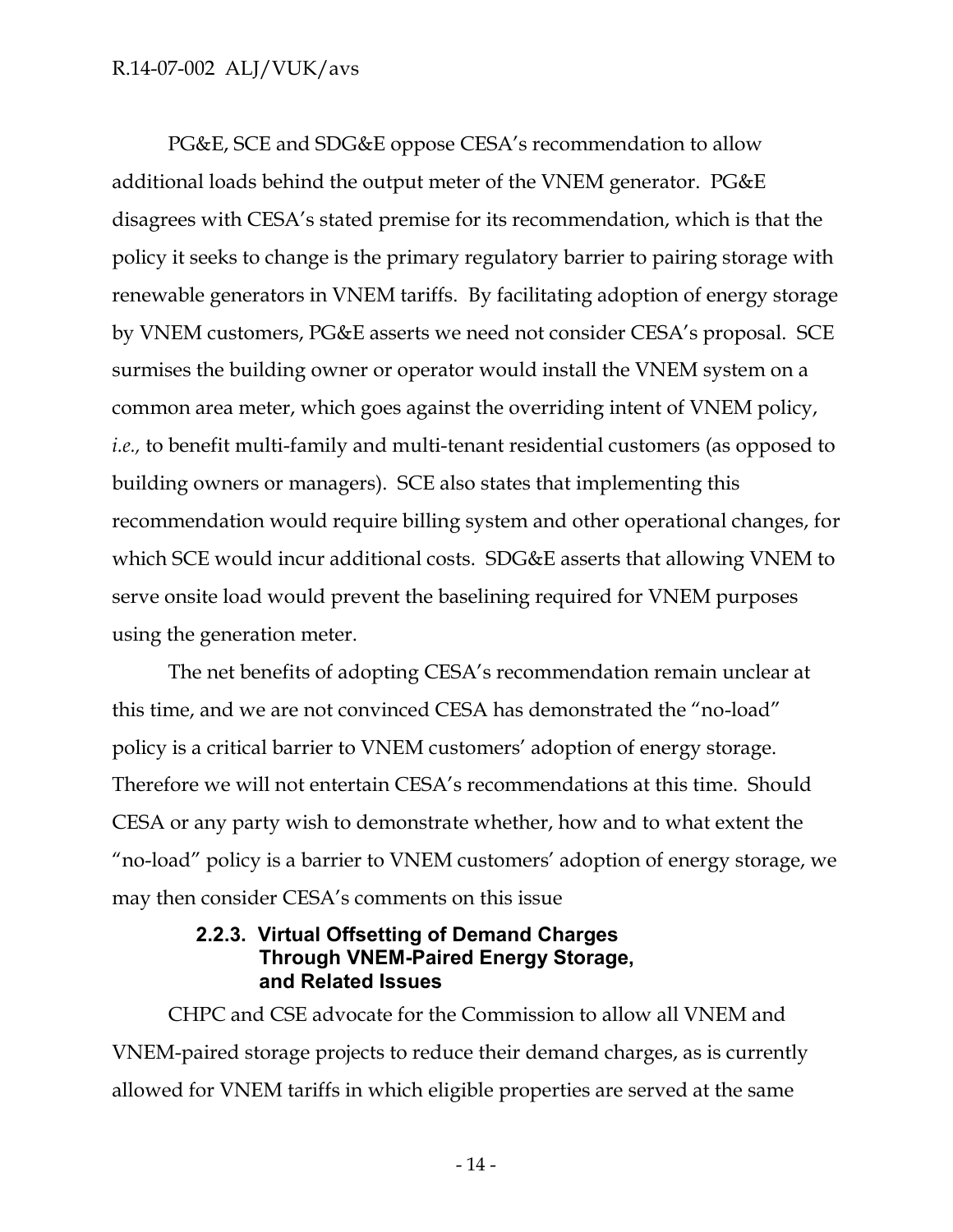$\overline{a}$ 

service delivery point. Specifically, CSE explains, "[t]he current market-rate NEMV tariffs enable demand charge reductions through a request for a demand credit. To date, however, the use of affordable-housing VNM-A/MASH tariffs have been solely for the purpose of reducing kWh consumption from multifamily and multimeter properties and have not offered the option for a demand credit."<sup>27</sup> CSE points to PG&E's VNEM tariff for a methodology for calculating the netted demand charge.<sup>28</sup>

On a separate but related note, CSE highlights that PG&E's NEMV tariff is the only IOU VNEM tariff to include an explicit methodology for calculating the NEM credit to be applied to a customer's demand charges, and asks the Commission to address the apparent lack of transparency in SCE's and SDG&E's tariffs. Also separate but related, CSE encourages the Commission to examine the differences and lack of transparency in the billing fees associated with VNEM customers requesting to receive a demand credit.

In reply comments, PG&E, SCE and SDG&E argue against CHPC and CSE's recommendation. PG&E explains that the original version of its NEMV tariff, which went into effect in June 2012, "allowed the allocated energy to also be potentially credited with reductions in demand," because "[t]he benefits of the 'allocated' demand reduction were actually experienced by the grid because generator and load were behind the [same service delivery point] and the customer's own assets were used to transport the electricity from the generating

<sup>27</sup> CSE opening comments, at 3. VNEM tariffs applicable to multi-tenant and multi-meter properties are referred to as NEMV (PG&E) or NEM-V (SCE, SDG&E) tariffs. VNEM tariffs applicable to multi-family affordable housing are referred to as VNM-A (SDG&E), NEMVMASH (PG&E) or MASH-VNM (SCE).

<sup>28</sup> *See* PG&E's Electric Schedule NEM2V, Virtual Net Energy Metering Service.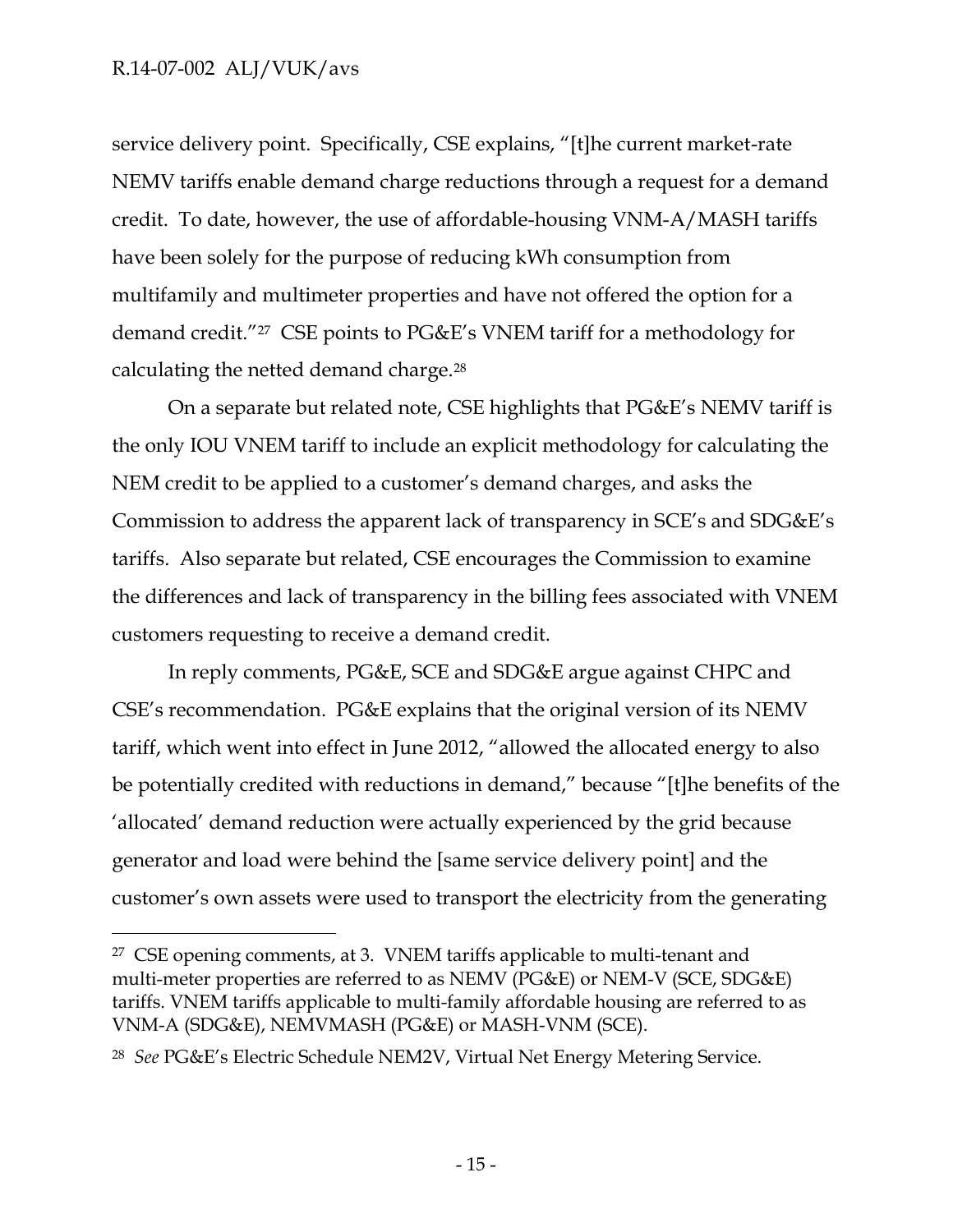accounts to the benefitting accounts... This demand credit option was not included in the low-income VNEM tariff, NEMVMASH, nor in the NEMA tariff, because the grid was used to transport the power in those arrangements."<sup>29</sup> SDG&E similarly asserts that "there is no real decrease in customer demand," and concludes therefore that "this proposal would increase the cost shift that currently exists under VNEM."30 SCE states that its residential tariffs do not contain demand charges, "so there are no demand charges to virtually offset for these benefitting accounts."<sup>31</sup>

A general aim of rate design is to follow a cost causation principle, by which customers should bear responsibility for the costs they impose on the system; a corollary to this principle is that customers should also receive compensation or credit for the benefits they provide to the system. PG&E asserts that the grid benefit of behind-the-meter generation, in terms of reduced demand, relies on whether generation and load are behind the same service delivery point. What is not clear is the extent of low income or affordable housing VNEM arrangements that locate generation and load behind the same service delivery point, as opposed to those that span multiple service delivery points. To the extent particular VNEM arrangements reduce grid demand, we should seek to better understand that benefit in order to consider whether the investor owned utilities should afford those customers the option to virtually

<sup>29</sup> PG&E reply comments, at 4-5. NEMA refers to net energy metering aggregation, which allows an eligible customer with multiple meters on the same property, or on adjacent or contiguous properties, to use renewable generation to serve the aggregated load behind all eligible meters and receive NEM bill credits.

<sup>30</sup> SDG&E reply comments, at 5.

<sup>31</sup> SCE reply comments, at 4.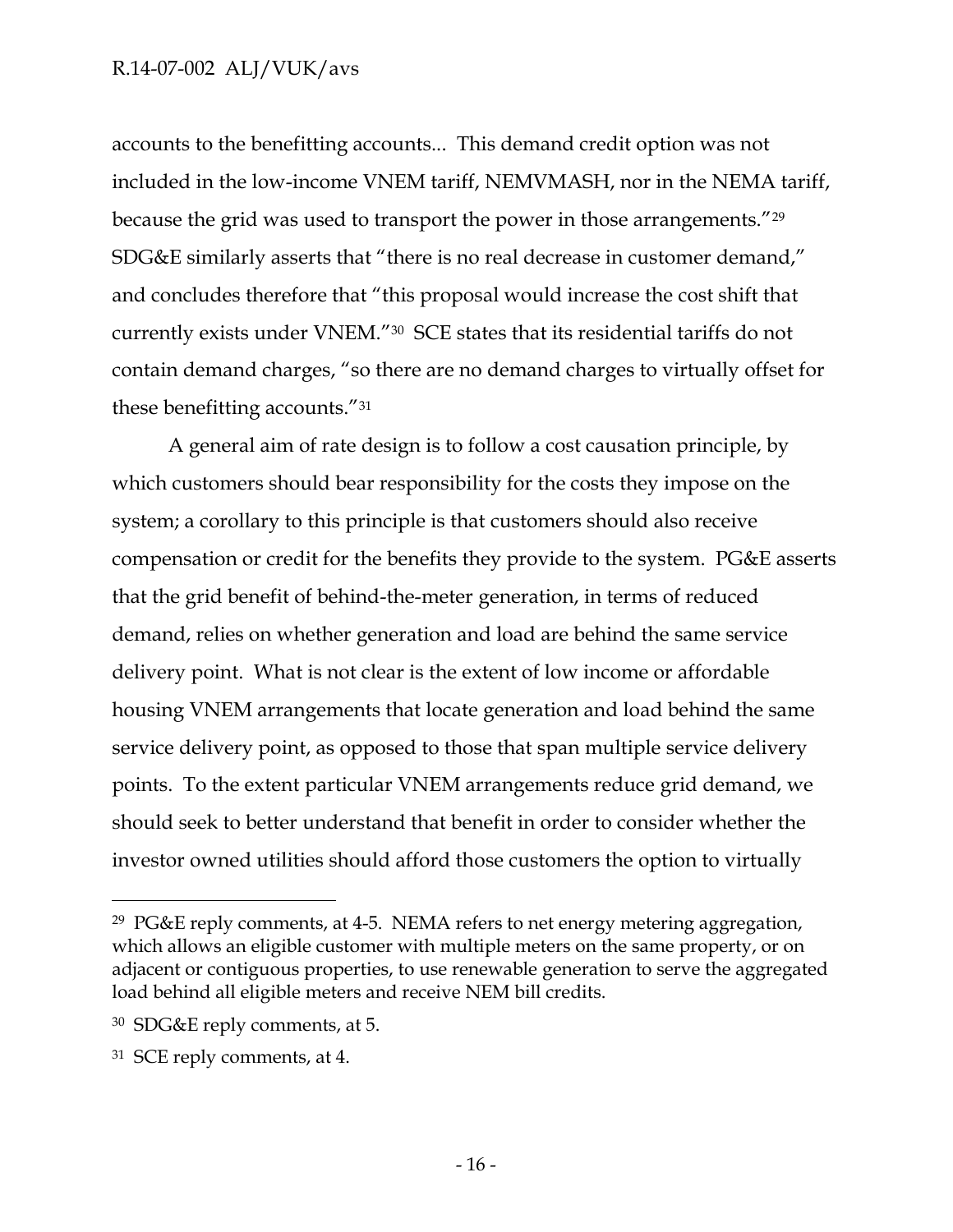reduce their demand charges. In response to comments on the proposed decision, we have revised our discussion to specify that the Commission may address this issue in this proceeding. Multiple other proceedings are addressing the issue of distributed energy resources' value; CHPC and CSE's recommendation may be more appropriately addressed in one of those proceedings, but that depends in part on information that Commission Staff is currently awaiting from the IOUs to examine and better understand the specifics of low income or affordable housing VNEM arrangements, including the extent of such arrangements in which the VNEM-eligible generator is behind the same service delivery point as the common area load. The IOUs should collect and report such information in order to advance parties' understanding of the circumstances that warrant virtual offsetting of demand charges. As part of this same examination, PG&E should share and explain its existing methodology for calculating netted demand charges. We will direct PG&E to file and serve this information to the service list of this proceeding.

## **2.2.4. Issues Unrelated to Facilitating Paired Storage for Virtual Net Energy Metering Customers**

<span id="page-17-0"></span>Several parties also raised broader policy issues that do not directly impact our determination to facilitate VNEM customers' adoption of paired storage.

## **2.2.4.1. Metering Requirements for NEM-paired Energy Storage Systems**

<span id="page-17-1"></span>CSE states that existing metering requirements for NEM-paired energy storage systems apply only to AC-paired storage systems, and requests that the hardware and meter approaches be agnostic to AC and DC-paired storage systems.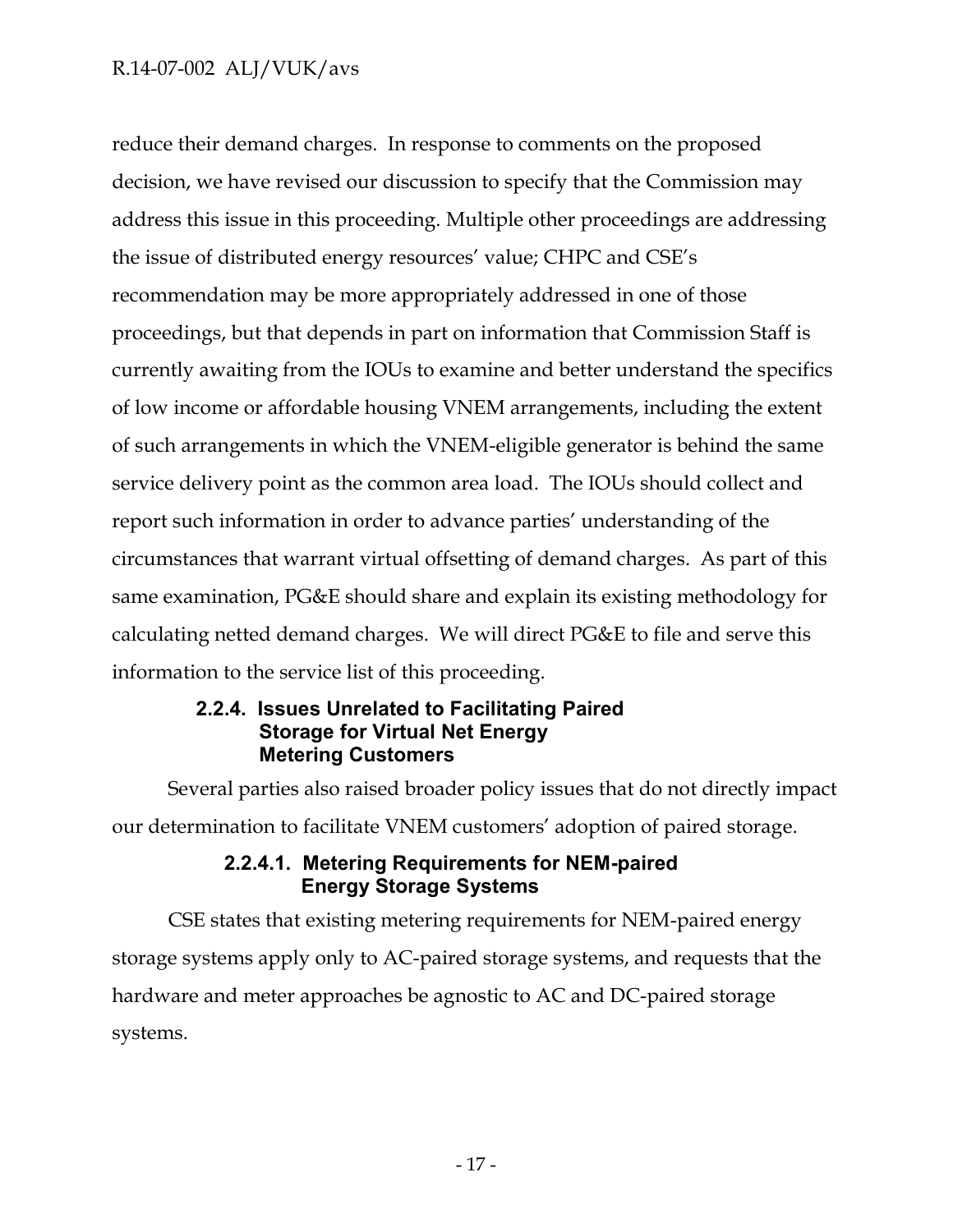SDG&E notes that in D.14-05-033, the Commission addressed metering requirements when a storage device is not behind the same inverter used by the NEM-eligible generator and declined to provide an alternative solution for other arrangements, suggesting it is inappropriate for the Commission to now reverse its decision in response to CSE's comments.

## **2.2.4.2. Affording NEM-Paired Storage Credit Eligibility to DC-Paired Systems Generally**

<span id="page-18-0"></span>CSE notes that DC-paired systems that are not VNEM behind-the-meter storage systems "could be configured to charge solely from a NEM-eligible generator and shift this generation to other times of the day, similar to the VNEM-paired storage systems described" in the August 14, 2017 ruling, and therefore suggests that the Commission extend NEM credit eligibility to non-VNEM DC-paired systems NEM-paired storage configurations.32 GRID Alternatives also advocates that "[i]f the Commission acknowledges that fully integrated energy storage may export to receive NEM credit under VNEM (Alternative #1), then fully integrated energy storage should be allowed to export and receive NEM credit under the broader NEM program."33

SDG&E opposes the proposal to allow credit from export in the broader NEM program, stating "[t]his proposes a fundamental change to the NEM program and should not be submitted based on comments and a shortened response time, especially where the ruling focuses [sic] is on specific alternatives."<sup>34</sup>

<sup>32</sup> CSE opening comments, at 3.

<sup>33</sup> GRID Alternatives opening comments, at 6.

<sup>34</sup> SDG&E reply comments, at 7-8.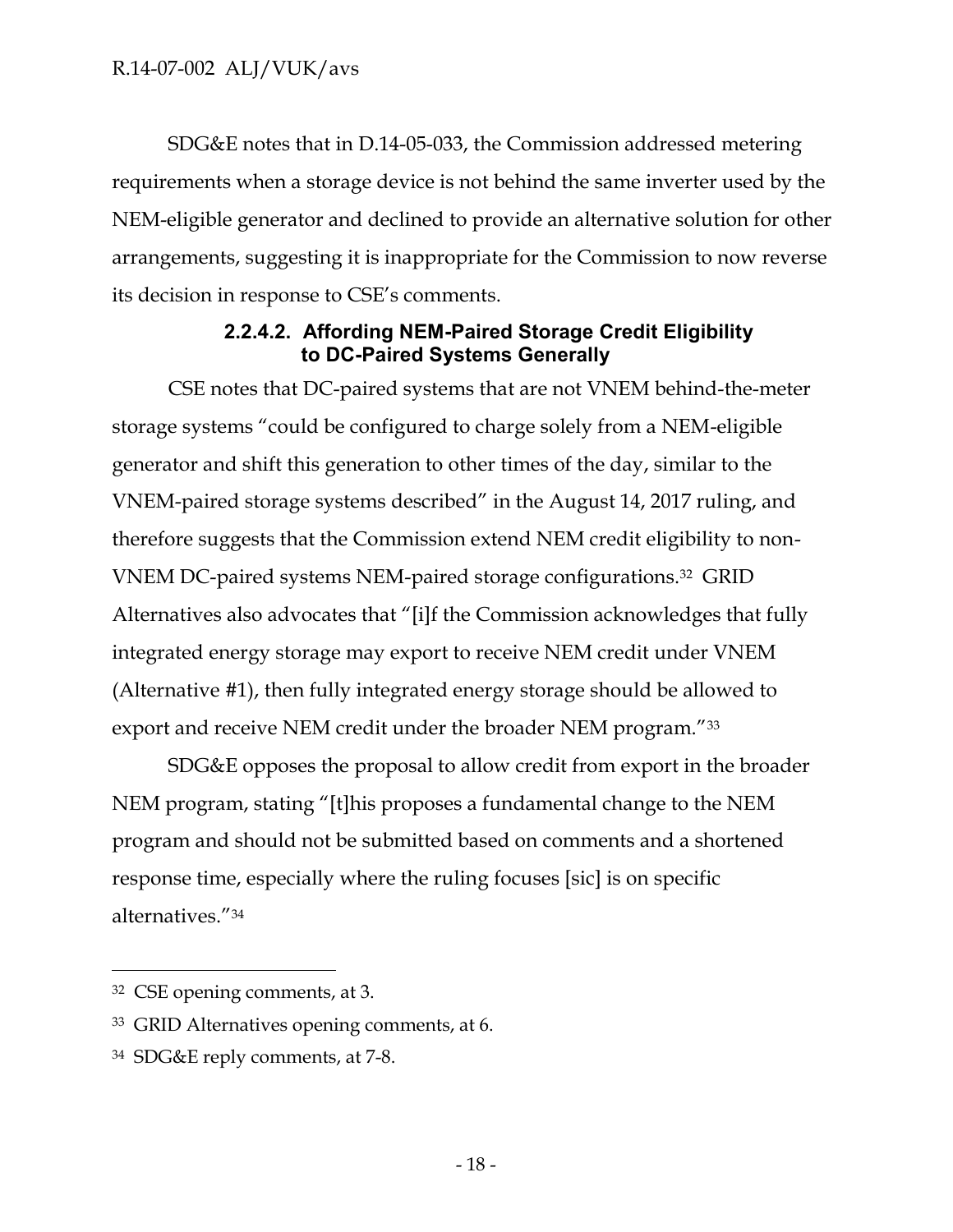#### **2.2.4.3. Discussion**

<span id="page-19-0"></span>The issue raised by CSE regarding metering requirements for DC-coupled NEM-paired energy storage systems is being addressed in Rulemaking 17-07- 007, therefore we will not consider that proposal here.

The remaining issues above have significant implications that may deserve fuller evaluation than we permitted, in one round of comments on a specific Staff proposal for facilitating VNEM customers' adoption of energy storage. Addressing the above issues requires further deliberation and is not conducive to our more immediate interest in implementation of Alternative #1, therefore we will not consider these proposals at this time. However, any VNEM system paired with storage that complies with Alternative #1 shall be eligible for VNEM regardless of whether that system is AC-coupled or DC-coupled.

#### <span id="page-19-1"></span>**3. Conclusion**

It is reasonable to direct the IOUs to modify their VNEM tariffs such that customers have an economic incentive to pair their VNEM systems with energy storage, pursuant to the general arrangement outlined in Alternative #1. Parties should have a further opportunity to vet and seek clarification on the details of implementing Alternative #1. Therefore, we will direct Energy Division Staff to hold a public workshop for this purpose. We will require the electric investor owned utilities to file Tier-2 advice letters modifying their VNEM tariffs to implement Alternative #1 subsequent to the staff workshop.

In the interest of proceeding with implementation of Alternative #1, we decline to address other issues raised by parties in response to Staff's proposal for facilitating adoption of energy storage by VNEM customers.

- 19 -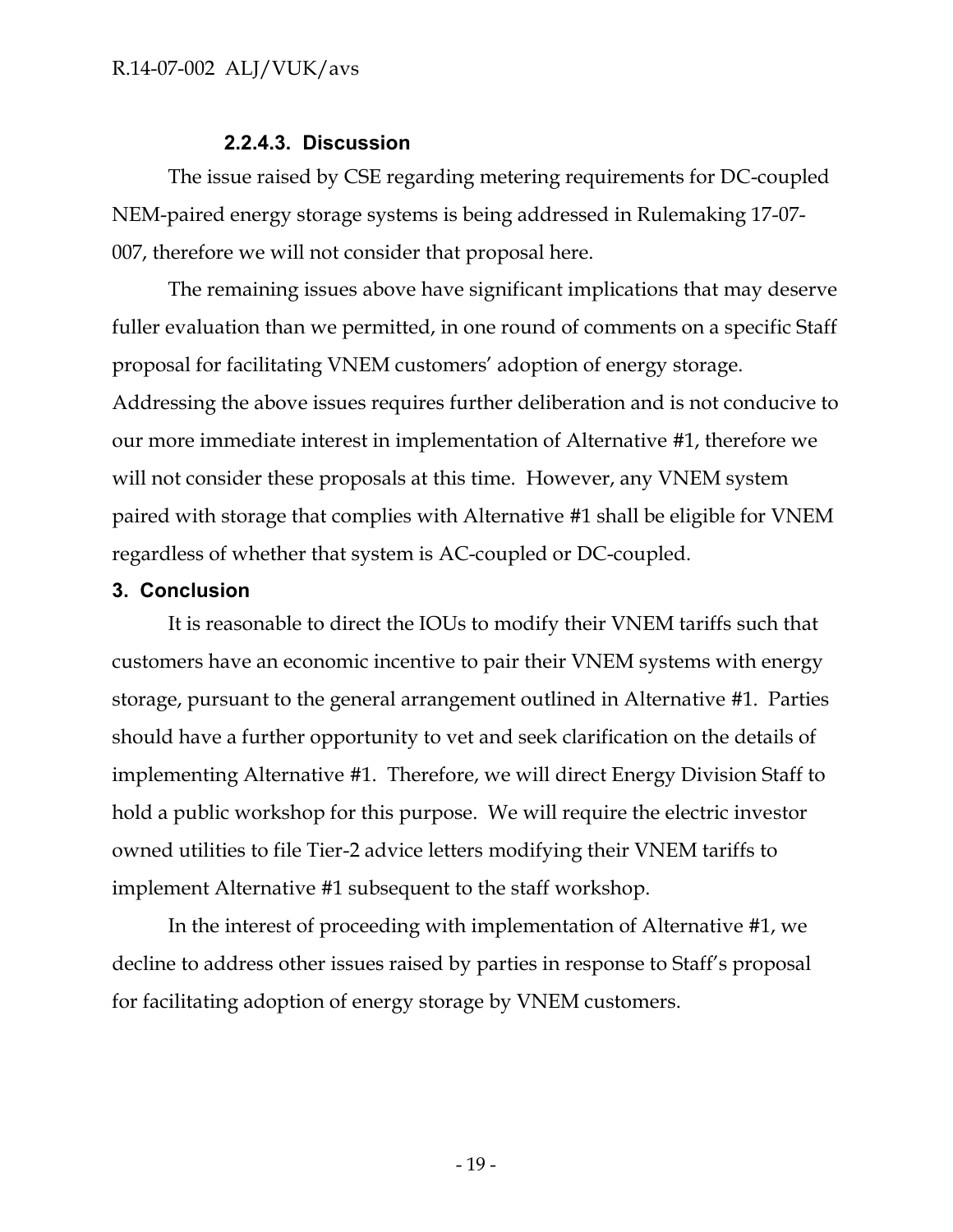## <span id="page-20-0"></span>**4. Comments on Proposed Decision**

The proposed decision of the Administrative Law Judge (ALJ) in this matter was mailed to the parties in accordance with Section 311 of the Public Utilities Code and comments were allowed under Rule 14.3 of the Commission's Rules of Practice and Procedure. On December 4, 2017, the following parties filed comments on the proposed decision: CalSEIA, CESA, IREC, PG&E and SCE. On December 11, 2017, the following parties filed reply comments: CalSEIA, PG&E and SCE.

This decision incorporates the following revisions in response to parties' comments on the proposed decision:

- clarification of the conditions under which NEM-eligible systems with paired storage may receive NEM credits;
- clarification that the issue of virtual offsets to demand charges for VNEM-eligible systems may be considered in this proceeding; and
- clarification that Alternative #1 may employ a configuration that is functionally equivalent to a physical non-import relay device.

## <span id="page-20-1"></span>**5. Assignment of Proceeding**

Martha Guzman Aceves is the assigned Commissioner. Jessica T. Hecht

and Valerie U. Kao are the assigned ALJs in this proceeding.

## <span id="page-20-2"></span>**Findings of Fact**

1. D.14-05-033 effectively prohibits NEM compensation for exported energy that exceeds the amount produced by the NEM-eligible generator at the time of export.

2. D.08-10-036 established the VNEM tariff and specifies that this tariff must allow for the allocation of net energy metering benefits from a single solar system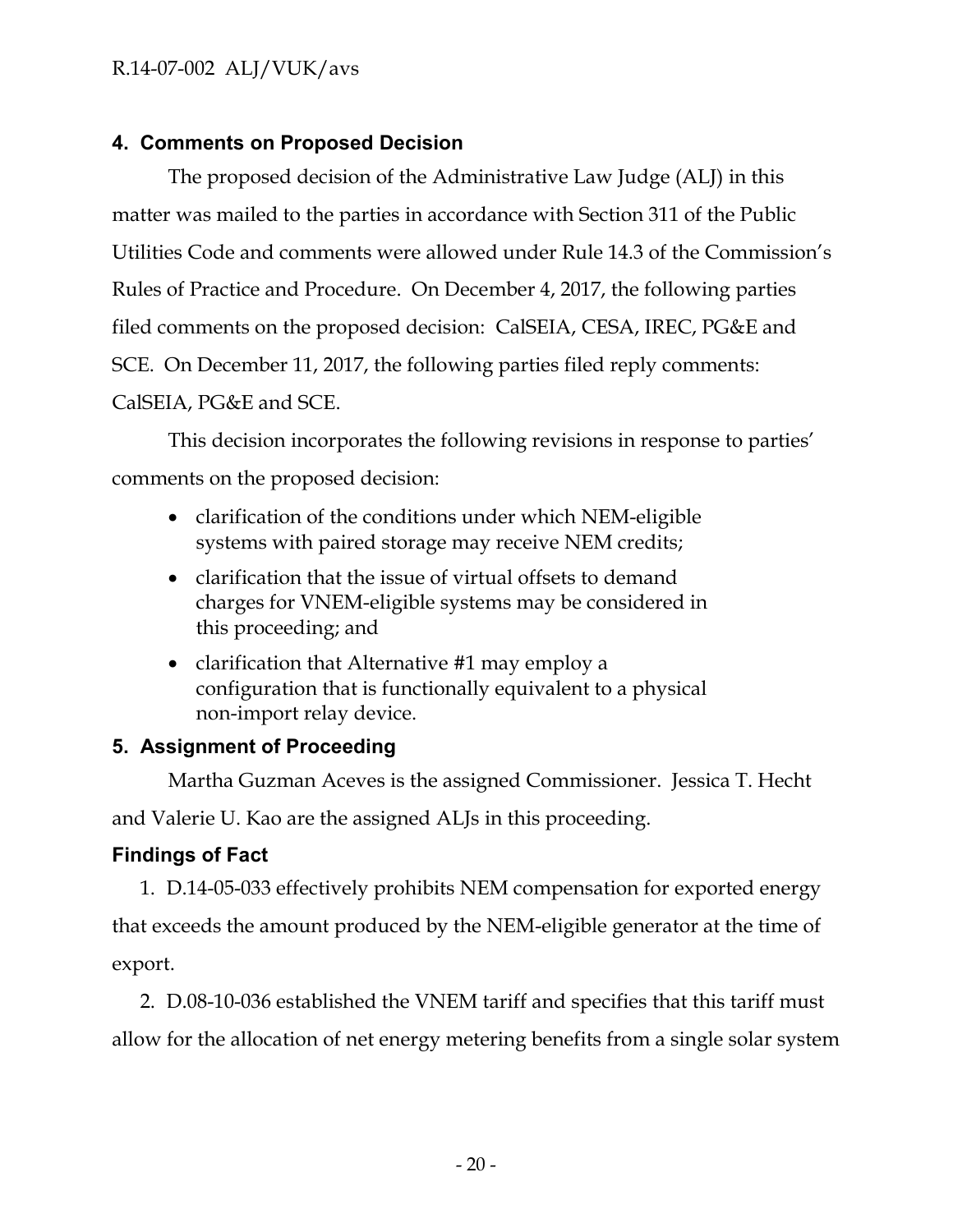to all meters on an individually metered multifamily affordable housing property, without adversely impacting building tenants.

3. D.11-07-031 expanded the scope of VNEM to include any multi-tenant and multi-metered complex that was behind a single service delivery point. D.11-07-031 also expanded the scope of VNEM for multifamily affordable housing properties to include those properties in a complex with multiple service delivery points.

4. D.16-01-044 expanded VNEM to allow multiple service delivery points at a single site for all property types.

5. The combined effect of D.14-05-033, D.08-10-036, D.11-07-031 and D.16-01-044 is to negate the economic incentive for multi-tenant, multi-metered property owners and managers to pair VNEM systems with energy storage.

6. The August 14, 2017 ruling sought comments on two proposed options for adjusting the VNEM tariffs to address this effective barrier. The first option, Alternative #1, would adjust the VNEM tariffs such that both the VNEM generator and the storage device would be located behind the same output meter, which would be required to include a physical non-import relay to prevent grid power from flowing toward the battery. The second option, Alternative #2, would adjust the VNEM tariffs such that storage paired with a VNEM system is limited to discharge up to the aggregate customer demand of all the customers participating in that VNEM arrangement in the applicable interval, with all charging and discharging allocated to benefitting customers in proportion to the VNEM allocation and debited/credited at each customer's full retail rate.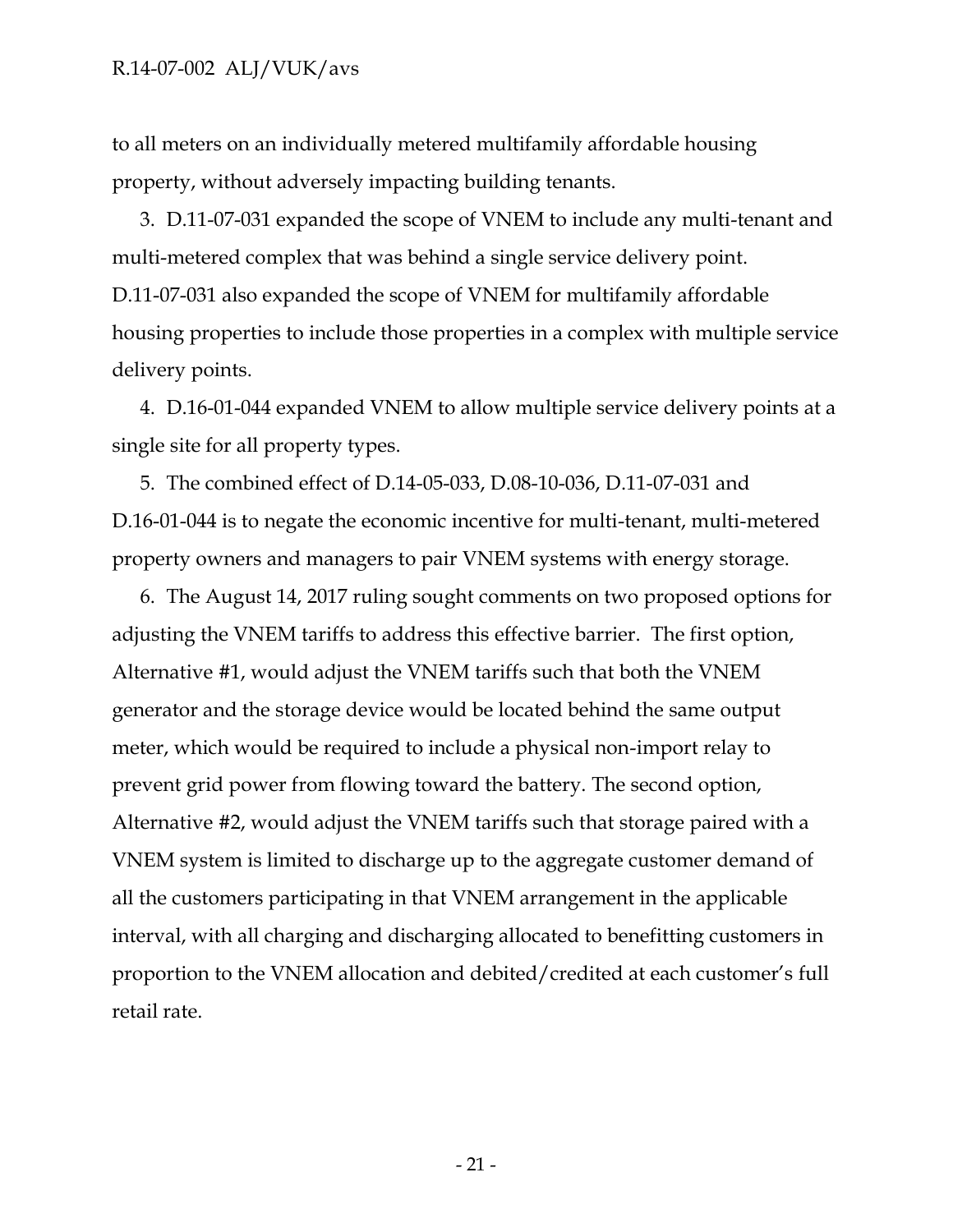7. Of the two options proposed by Commission Staff to facilitate adoption of energy storage by VNEM customers, Alternative #1 is simpler to implement, easier for customers and vendors/installers to understand, and more aligned with the intent of the NEM program. Implementation of Alternative #1 requires further vetting, including options for allowing a minimal amount of grid energy to maintain the storage device's control system functionality.

8. None of the utilities provide information regarding the extent of low income and affordable housing VNEM arrangements that locate generation and load behind the same service delivery point, as opposed to arrangements that span multiple service delivery points.

9. Parties raise additional issues that are not central to our determination to facilitate adoption of energy storage by VNEM customers, and which require further deliberation than we permitted in comments to Staff's proposal.

#### <span id="page-22-0"></span>**Conclusions of Law**

1. We should facilitate the adoption of energy storage by VNEM customers.

2. We should adopt Alternative #1 (VNEM systems paired with storage that do not charge their storage from the grid) but allow for further vetting regarding implementation of Alternative #1, including the options proposed by CalSEIA and SCE for enabling paired storage to draw grid power in order to maintain control system functionality.

3. We should seek to better understand the grid impacts of VNEM arrangements, in order to consider whether the investor owned utilities should afford those customers the option to virtually reduce their demand charges where they exist, and associated issues including billing fees to accommodate such requests.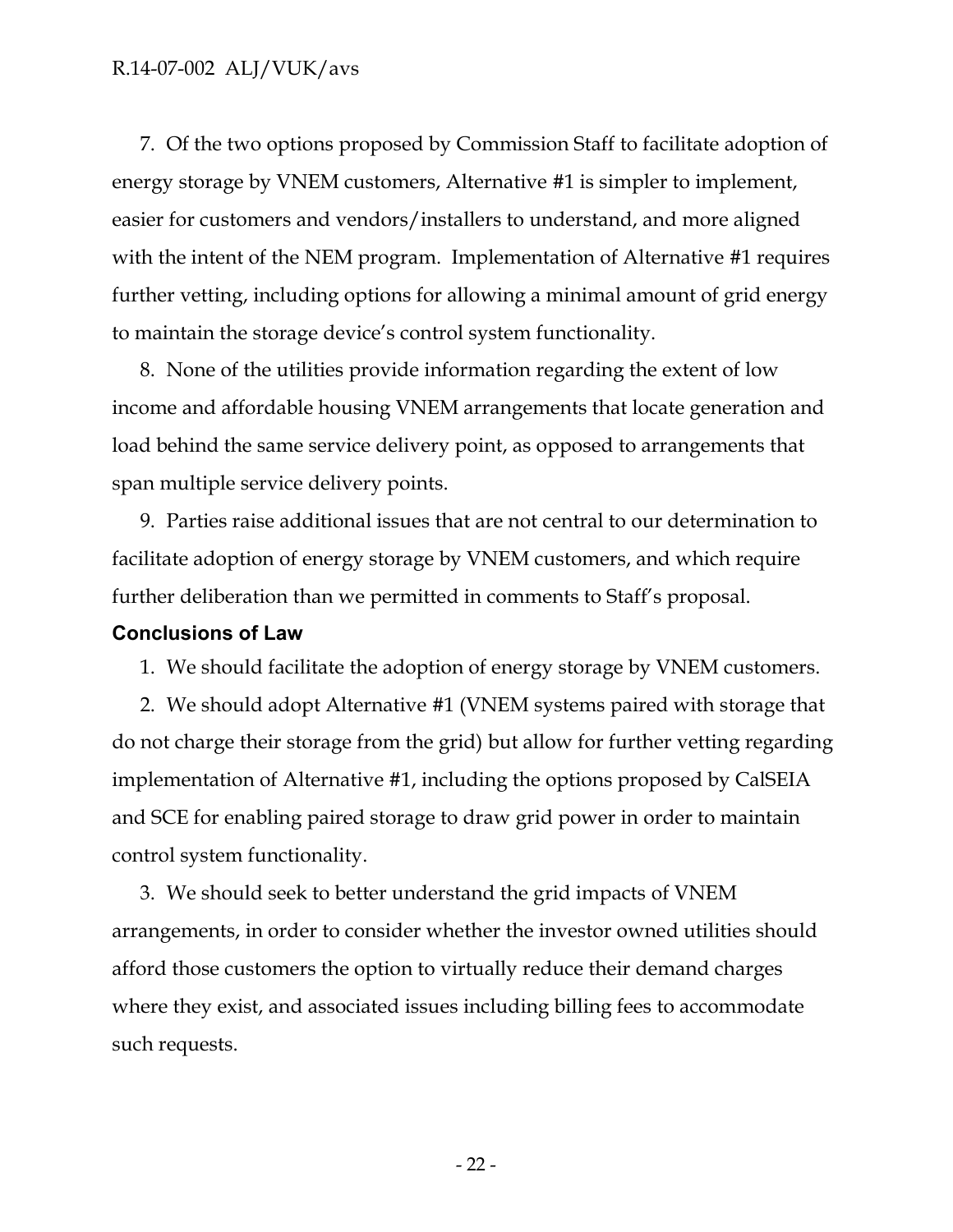4. The investor owned utilities should provide information regarding the extent of low income and affordable housing VNEM arrangements that locate generation and common area load behind the same service delivery point, as opposed to arrangements that span multiple service delivery points.

5. PG&E should share and explain its existing methodology for calculating netted demand charges.

<span id="page-23-0"></span>6. In the interest of proceeding with implementation of Alternative #1, we should not consider additional issues raised by parties at this time.

#### **ORDER**

#### **IT IS ORDERED** that:

1. Within 60 days of the issue date of this decision, Energy Division Staff shall organize and facilitate a public workshop focused on implementation of Alternative #1, whereby the virtual net energy metering generator and the storage device would be located behind the same output meter and include a physical non-import relay or a functionally equivalent non-import configuration to prevent grid power from flowing toward the battery, with the exception of a minimal amount of grid energy necessary to maintain the storage device's operational viability. The workshop shall provide parties with an opportunity to seek clarification of the proposals, for maintaining storage device viability, put forth by the California Solar Energy Industries Association and Southern California Edison Company. The workshop shall also direct parties / workshop participants to identify any implementation risks and consider ways to address those risks.